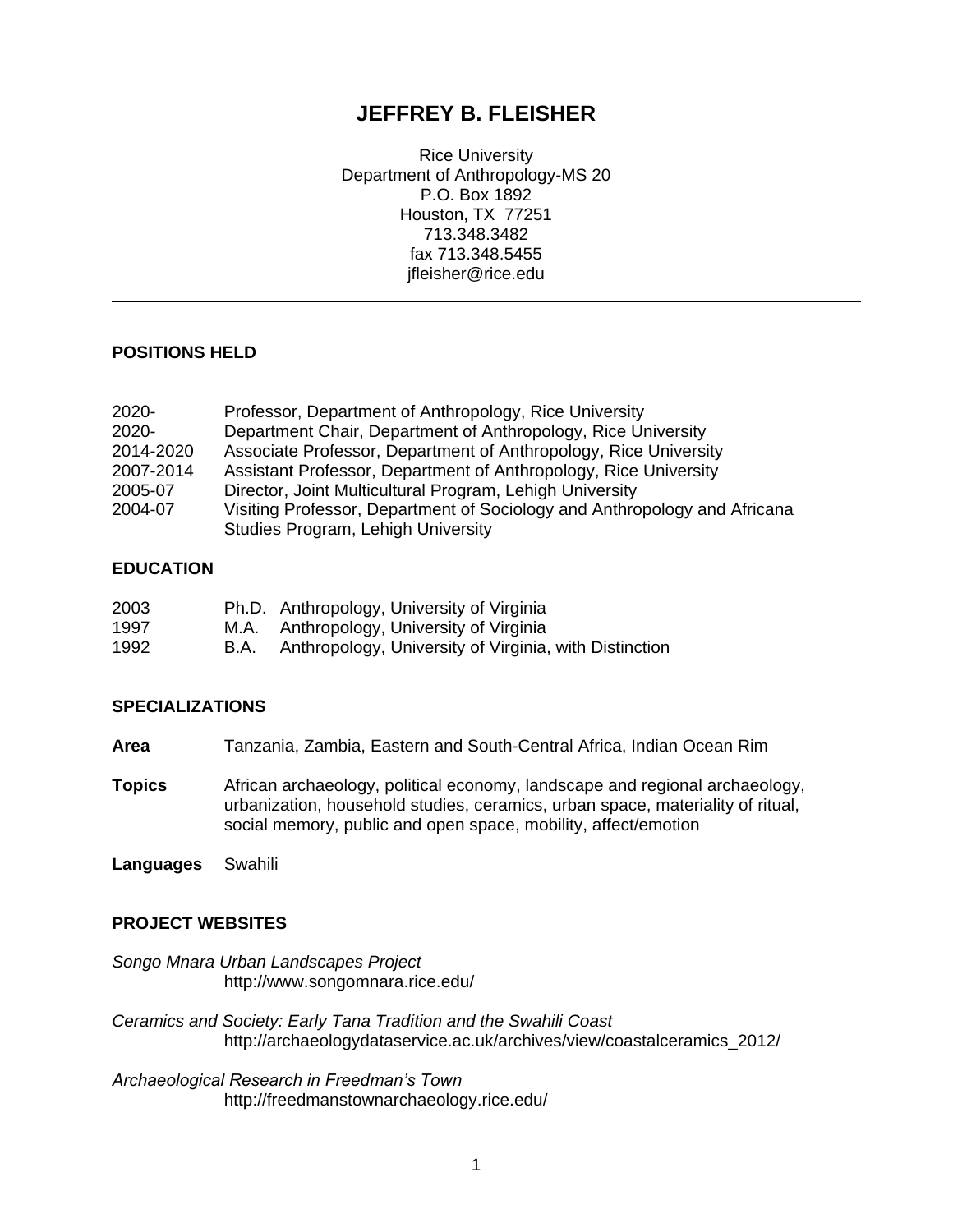# **GRANTS (funded)**

### **Research: External**

| 2020-23 | Mellon Sawyer Seminar, Andrew W. Mellon Foundation, 'Diasporic Cultures of<br>Slavery: Engaging Disciplines, Engaging Communities' (with J. Sidbury, M.                                                                                                                                                                           |
|---------|-----------------------------------------------------------------------------------------------------------------------------------------------------------------------------------------------------------------------------------------------------------------------------------------------------------------------------------|
| 2019-23 | Morgan, A. Pinn and D. Domingues da Silva).<br>Collaborative Research Grant, National Endowment for the Humanities (RZ-<br>260900-18), 'The Demographics of Pre-History: South Central Africa through<br>Archaeology and Linguistics' (with K. de Luna and M. Pawlowicz, co-Pls).                                                 |
| 2019-20 | Fieldwork Award, Spatial Archaeometry Research Collaborations, Center for<br>Advanced Spatial Technologies, University of Arkansas, 'Geophysical<br>investigations of 9 <sup>th</sup> - to 14 <sup>th</sup> -century AD occupation mounds in the Basanga<br>Region of western Zambia' (with K. de Luna and M. Pawlowicz, co-Pls). |
| 2015-17 | Post-doctoral Research Fellowship, PI with Erendira Quintana Morales, National<br>Science Foundation (SMA 1514486), 'Fish as a delicacy and a staple: Social<br>status and the daily meal at the 14th to 16th century town of Songo Mnara,<br>Tanzania.'                                                                          |
| 2011-17 | Senior Research Project in Archaeology, National Science Foundation (BCS<br>1123091)/Arts and Humanities Research Council (AH/J502716/1), 'Swahili Town<br>Planning: The Songo Mnara Urban Landscape.' (with S. Wynne-Jones, co-PI).                                                                                              |
| 2013-16 | International Partnership and Mobility Scheme, The British Academy, 'The<br>Spatial Dynamics of the Swahili Coast: Applying GIS to Research and Education'<br>(co-investigator; with S. Wynne-Jones, T. Biginagwa, H. Ruther, co-Pls).                                                                                            |
| 2013    | Satellite Imagery Grant, DigitalGlobe Foundation                                                                                                                                                                                                                                                                                  |
| 2011    | Minor Research Grant, Society of Antiquaries, UK. 'Understanding urban plans<br>in the Kilwa archipelago' (Fleisher, co-director; Wynne-Jones, PI)                                                                                                                                                                                |
| 2009    | <b>UNESCO International Emergency Assistance Grant, 'Restoration of Supporting</b><br>Wall for Funerary Mosque, Songo Mnara, Tanzania,' UNESCO World Heritage<br>Centre (with S. Wynne-Jones and Tanzanian Antiquities Department)                                                                                                |
| 2009    | Research Grant, 'Geophysical Survey at Songo Mnara, Tanzania,' British<br>Institute in Eastern Africa (with S. Wynne-Jones)                                                                                                                                                                                                       |
| 2009    | Research Grant, 'Ceramics and Society on the East African Coast,' The British<br>Academy/Chittick Fund (with S. Wynne-Jones)                                                                                                                                                                                                      |
| 2002-06 | Senior Research Project in Archaeology, National Science Foundation<br>(BCS0138319), 'Town and Country: A Regional Study of Swahili Village and<br>Urban Households on Pemba Island, Tanzania, AD 800-1600' (Fleisher, grant<br>co-author, project co-director; A. LaViolette, PI)                                                |
| 1999-00 | Dissertation Enhancement Award, National Science Foundation (INT 9906345)                                                                                                                                                                                                                                                         |
| 1999-00 | Small Grant for Dissertation Research, Wenner-Gren Foundation (Gr. 6497)                                                                                                                                                                                                                                                          |
| 1999    | Exploration and Field Research Grant, Explorers Club of Washington DC                                                                                                                                                                                                                                                             |
| 1997    | Summer Field Research Grant, University of Virginia                                                                                                                                                                                                                                                                               |
|         |                                                                                                                                                                                                                                                                                                                                   |

# **Research: Internal**

- 2020-22 *Faculty Grant*, "Interdisciplinary Approaches to the History, Archaeology, and Interpretation of Slavery: A Collaboration between Rice University and Texas Historical Commission on Southeast Texas Historical Plantations, Faculty Initiatives Fund, Rice University
- 2014-15 *Collaborative Research Grant*, "Mobility, Settlement, and Power in South Central Africa, 1000 BCE to 1900 CE: Archaeology, Linguistics and Bioarchaeology in Collaboration." Social Science Research Institute, Rice University.
- 2009 *Seed Money Grant*, 'Urban Space, Social Memory and Materiality on the 15thand 16<sup>th</sup>-century Southern Swahili Coast,' Social Sciences Research Institute, Rice University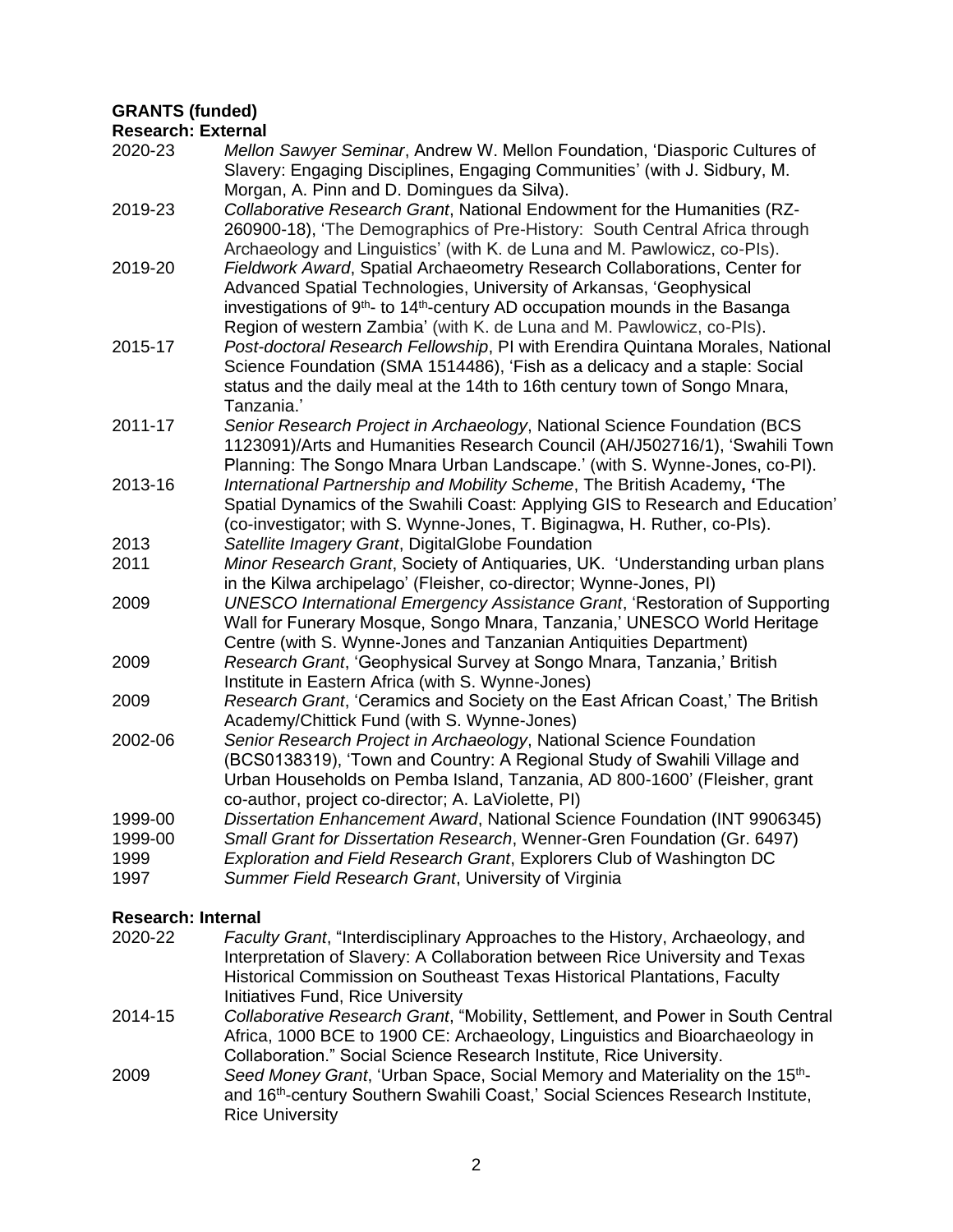# **Teaching**

- 2020-2022 *Development and Enhancement Grant*, Office of Undergraduate Research and Inquiry, Rice.
- 2019-2020 *Planning Grant*, Office of Inquiry-Based Learning, Rice University.
- 2017-18 *Interdisciplinary Excellence Award (IDEA)*, PI with John Hopkins, Rice University, 'Rice Archaeological Field Schools.'
- 2015-16 *Brown Foundation Teaching* Grant, Rice University 'A Stone Age Semester: Materials for Paleo‐Technology (ANTH384), a cooperative learning experience in experimental archaeology' (with A. Costa)
- 2013-15 *Enriching Rice through Information Technology (ERIT) Seed Funding*, Ken Kennedy Institute for Information Technology, Rice, 'Virtual Reconstruction of Ancient Cities: A Proposal for Collaborative Teaching and Research,' (co-PI with J. Hopkins)
- 2012-13 *Brown Foundation Teaching Grant*, Rice University, 'Materials for SCALE-UP Coursework in Introduction to Archaeology (ANTH205)

### **Conferences and Workshops**

- 2020-21 *Conference Grant*, Creative Ventures Fund: 'Experiential Learning at THC Plantation Sites' (with M. Morgan)
- 2014-15 *Conference Grant*, Humanities Research Center, Rice, 'Africa at AD1000: Scalar Transformations and Global Interactions at the turn of the Millennium' (with S. McIntosh)
- 2011 *Planning and Investigation Grant*, Global Heritage Fund (with S. Wynne-Jones)
- 2010-11 *Conference Grant*, Humanities Research Center, 'Thinking across the African Past: Archaeological, Linguistic and Genetic Research on Precolonial African History." (with K. de Luna and S. McIntosh)

# **FELLOWSHIPS, ACADEMIC HONORS, and AWARDS**

|         | 2018-present Faculty Fellow, Center for Teaching Excellence, Rice University  |
|---------|-------------------------------------------------------------------------------|
| 2017    | Sarah A. Burnett Teaching Prize in the Social Sciences, Rice University       |
| 2015    | Gateway Recognition Award, School of Social Sciences, Rice University         |
| 2014    | Charles Duncan Award for Outstanding Academic Achievement, Rice University    |
| 2012    | Summer Research Fellow, Kinder Institute for Urban Research, Rice University  |
| 2011-12 | Collaborative Research Fellow, Humanities Research Center, Rice University    |
| 2010-11 | Lecturer, National Lecture Program of the Archaeological Institute of America |
| 2003    | Graduate Fellow, American Academy of Political and Social Science             |
| 2001-02 | Pre-doctoral Research Fellowship, Carter G. Woodson Institute for Afro-       |
|         | American and African Studies, University of Virginia                          |
| 1999-00 | Fulbright Foreign Fellowship, Tanzania                                        |
| 1998    | Outstanding Graduate Teaching Assistant Award, Teaching Resource Center       |
|         | and Department of Anthropology, University of Virginia.                       |
| 1997-98 | Dupont Fellowship for Graduate Studies, University of Virginia                |
| 1995-98 | Academic Enhancement Fellowship for Graduate Studies, University of Virginia  |
| 1995-98 | Francis S. Viele Scholarship for Graduate Studies, Sigma Phi Society          |
| 1995-96 | Virginia Governor's Fellowship for Graduate Studies, University of Virginia   |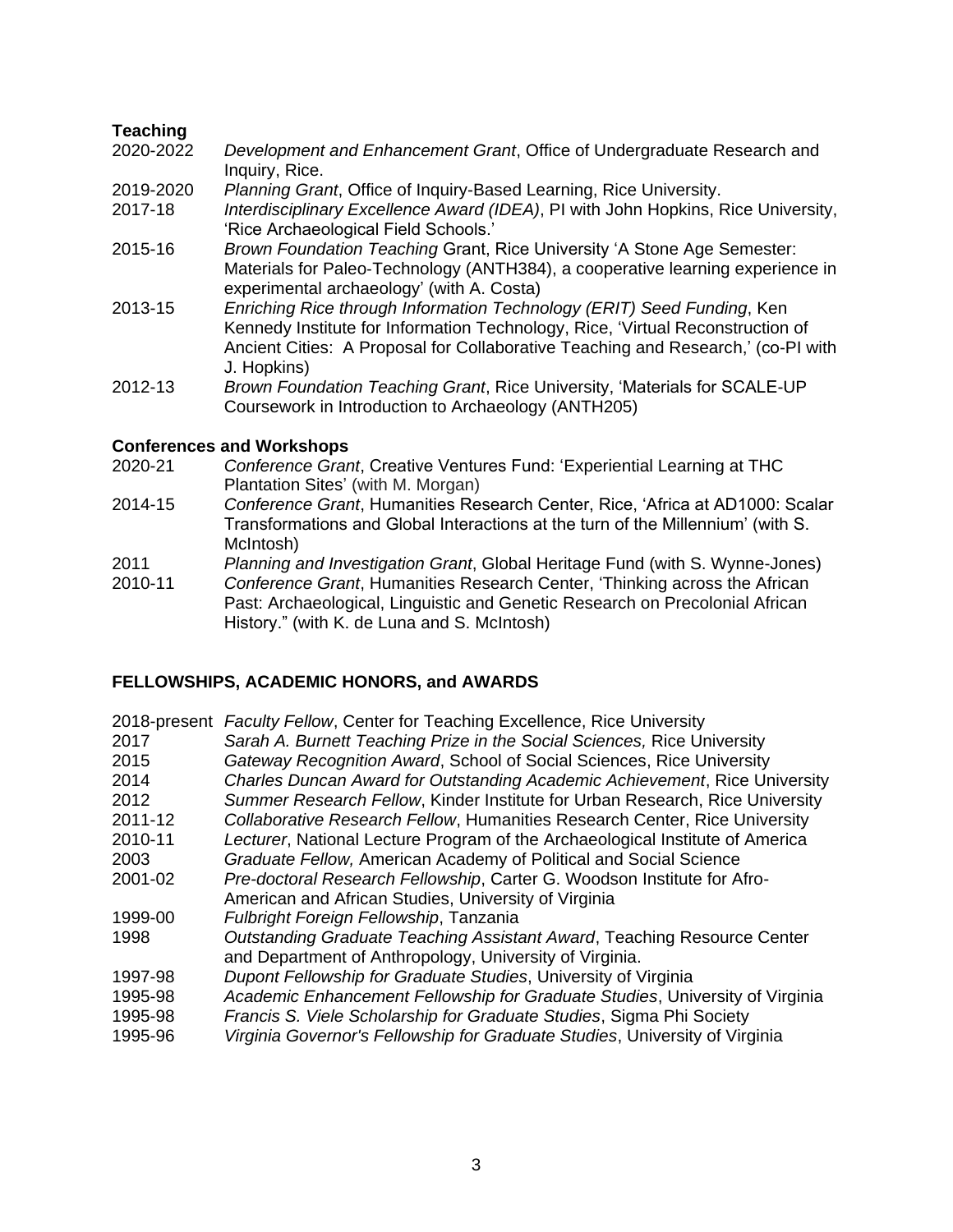# **PUBLICATIONS**

### **Books**

- in prep Wynne-Jones, Stephanie and Jeffrey **Fleisher**. *Songo Mnara: daily life, urban space, and Islam on the medieval Swahili coast.* British Institute in Eastern Africa Memoir, Routledge, 2 volumes.
- 2019 de Luna, Kathryn and Jeffrey **Fleisher**. *Speaking with Substance: Methods of Language and Materials in African History.* New York: Springer.

### **Edited Volumes**

- 2016 **Fleisher**, Jeffrey and Neil Norman (eds.). *The Archaeology of Anxiety: The Materiality of Anxiousness, Worry, and Fear*. New York: Springer.
- 2015 Wynne-Jones, Stephanie and Jeffrey **Fleisher** (eds.). *Theory in Africa, Africa in Theory: Locating Meaning in Archaeology*. London: Routledge.

### **Special Journal Issues**

- 2012 **Fleisher**, Jeffrey, Kathryn de Luna, and Susan McIntosh (eds.). Thinking Across the African Past: Archaeological, Linguistic and Genetic Research on the Precolonial African Past. *African Archaeological Review* 29(2/3):75-317.
- 2010 **Fleisher**, Jeffrey and Stephanie Wynne-Jones (eds). Power and Authority in the African Past. *Journal of World Prehistory* 23(4):177-269.

### **Peer-Reviewed Journal Articles**

- in prep LaViolette, Adria, Jeffrey **Fleisher**, and Mark Horton. Islamic Practice and Dynamic Urban Landscapes on the Swahili Coast, 11<sup>th</sup>-16<sup>th</sup> Centuries AD. *Journal of Social Archaeology*.
- under review Wood, Marilee, Laure Dussubieux, Stephanie Wynne-Jones, Jeffrey **Fleisher**. Glass Beads from Songo Mnara, Tanzania: Chemical Composition and Evidence for Local Bead Manufacture. *African Archaeological Review*.
- under review Baužytė, Ema, Adria LaViolette, Jeffrey **Fleisher**, Abdurahman Juma, Mark Horton, Bertram Mapunda, Stephanie Wynne-Jones. An archaeometallurgical investigation of iron smithing in Swahili contexts and its wider implications. *Anthropological and Archaeological Sciences*.
- under review Pawlowicz, Matthew, Kathryn de Luna, Maggie Katongo, Federica Sulas, Annie Antonites, Evin Grody, Zachary Mckeeby, Joe Merchant, Jeffrey **Fleisher**. Contingent Mobility in South Central Africa: Report of the 2014-2018 Field Seasons of the Bantu Mobility Project in Basanga, Zambia. *South African Archaeological Bulletin.*
- under review He Yu, Alexandra Jamieson, Ardern Hulme-Beaman, Chris J. Conroy, Becky Knight, Camilla Speller, Hiba Al-Jarah, Heidi Eager, Alexandra Trinks, Gamini Adikari, Henriette Baron, Beate Böhlendorf-Arslan, Wijerathne Bohingamuwa,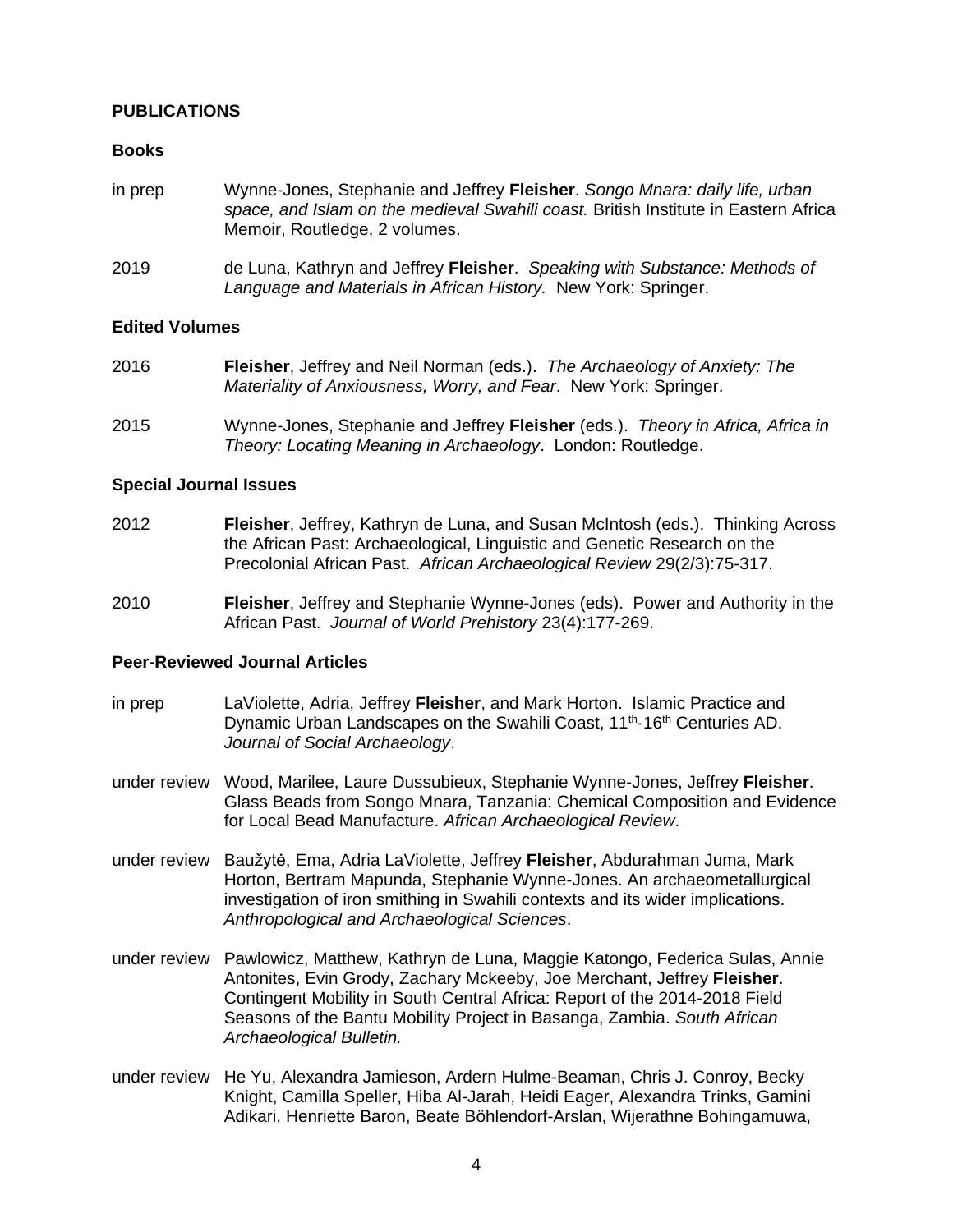Alison Crowther, Thomas Cucchi, Kinie Esser, Jeffrey **Fleisher**, Louisa Gidney, Elena Gladilina, Pavel Gol'din, Steven M. Goodman, Sheila Hamilton-Dyer, Richard Helm, Chris Hillman, Nabil Kallala, Hanna Kivikero, Zsófia E. Kovács, Günther Karl Kunst, René Kyselý, Anna Linderholm, Bouthéina Maraoui-Telmini, Arturo Morales-Muñiz, Mariana Nabais, Terry O'Connor, Tarek Oueslati, Eréndira M. Quintana Morales, Kerstin Pasda, Jude Perera, Nimal Perera, Silvia Radbauer, Joan Ramon, Eve Rannamäe, Joan Sanmartí Grego, Edward Treasure, Silvia Valenzuela-Lamas, Inge van der Jagt, Wim Van Neer, Jean-Denis Vigne, Thomas Walker, Stephanie Wynne-Jones, Jørn Zeiler, Keith Dobney, Nicole Boivin, Jeremy B. Searle, Ben Krause-Kyora, Johannes Krause, Greger Larson, David Orton. Palaeogenomic analysis of black rat (*Rattus rattus*) reveals multiple European introductions associated with human economic history. *Nature Ecology & Evolution.*

- under review Quintana Morales, Eréndira, Oliver Craig, Mary Prendergast, Sarah Walshaw, Christina Cartaciano, Jeffrey **Fleisher**, and Stephanie Wynne-Jones. Diet, economy, and culinary practices at the height of precolonial Swahili urbanism. *Journal of Anthropological Archaeology*.
- accepted Horton, Mark, Jeffrey **Fleisher**, Jesper Olsen, Stephanie Wynne-Jones. The Chronology of Kilwa Kisiwani, AD 800-1500. *African Archaeological Review*.
- 2021 Pawlowicz, Matthew, Jeffrey **Fleisher**, Stephanie Wynne-Jones. Exploring Swahili Urbanism through Survey of Songo Mnara Island, Tanzania. *Journal of Island and Coastal Archaeology*.
- 2021 Jervis, Ben, Pawel Cembrzynski, Jeffrey **Fleisher**, Stephanie Wynne-Jones, and Dries Tys. The Archaeology of Emptiness: Understanding Urban Empty Spaces in the Medieval World. *Journal of Urban Archaeology* 4: 221-246.
- 2020 Rødland, Henriette, Stephanie Wynne-Jones, Marilee Wood, Jeffrey **Fleisher**. No such thing as invisible people: Toward an archaeology of slavery at the fifteenth-century Swahili site of Songo Mnara. *Azania: Archaeological Research in Africa* 55(2):439-457.
- 2020 Pawlowicz, Matthew, Jeffrey **Fleisher**, Kathryn de Luna. Capturing People on the Move: Spatial Analysis and Remote Sensing in the Bantu Mobility Project, Basanga, Zambia. *African Archaeological Review* 37(1):69-93.
- 2019 Fleisher, Jeffrey. Building Medieval Worlds: A Classroom Experience in Digitally Reconstructing Ancient Buildings. *Journal of Medieval Worlds* 1(1):107-115.
- 2018 LaViolette, Adria and Jeffrey **Fleisher**. Developments in Rural Life on the Eastern African Coast, AD 700-1500. *Journal of Field Archaeology* 43(5):380- 398.
- 2017 Horton, Mark, Jeffrey **Fleisher**, and Stephanie Wynne-Jones. The Mosques of Songo Mnara in their Urban Landscape. *Journal of Islamic Archaeology* 4(2):163-188.
- 2017 Prendergast, Mary E., Michael Buckley; Alison Crowther; Heidi Eager; Laurent Frantz; Ophélie Lebrasseur; Rainer Hutterer; Ardern Hulme-Beaman; Wim Van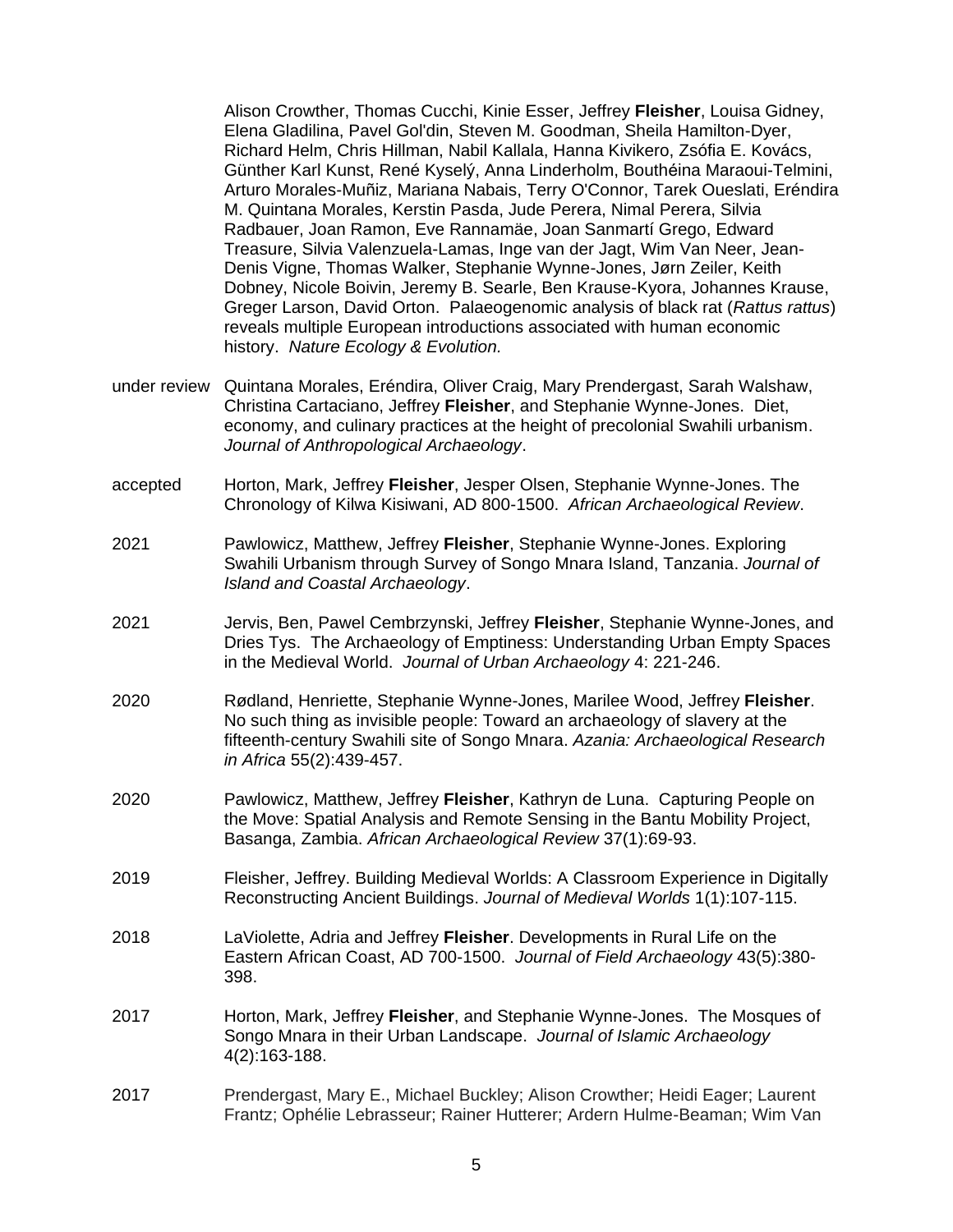Neer; Katerina Douka; Margaret-Ashley Veall; Eréndira Quintana Morales; Verena Schuenemann; Ella Reiter; Richard Allen; Richard Helm; Ceri Shipton; Ogeto Mwebi; Christiane Denys; Mark Horton; Stephanie Wynne-Jones; Jeffrey **Fleisher**; Chantal Radimilahy; Henry Wright; Jeremy Searle; Johannes Krause; Greger Larson; Nicole L Boivin. Reconstructing Asian faunal introductions to eastern Africa from multi-proxy biomolecular and archaeological datasets. *PLoS ONE* 12(8): e0182565.

- 2017 Sulas, Federica, Jeffrey **Fleisher**, and Stephanie Wynne-Jones. Geoarchaeology of urban space in tropical island environments: Songo Mnara, Tanzania. *Journal of Archaeological Science* 77(Jan):52-63.
- 2016 Wynne-Jones, Stephanie and Jeffrey **Fleisher**. The multiple territories of Swahili urban landscapes. *World Archaeology* 48(3):349-362.
- 2015 Wynne-Jones, Stephanie and Jeffrey **Fleisher**. Fifty Years in the Archaeology of the Eastern African Coast: A Methodological History. *Azania: Archaeological Research in Africa* 50(4):519-541.
- 2015 **Fleisher**, Jeffrey and Federica Sulas. Deciphering public spaces in urban contexts: Geophysical survey, multi-element soil analysis, and artifact distributions at the 15th-16th-century Swahili settlement of Songo Mnara. *Journal of Archaeological Science* 55:55-70.
- 2015 **Fleisher**, Jeffrey, Paul Lane, Adria LaViolette, Mark Horton, Edward Pollard, Erendira Quintana Morales, Thomas Vernet, Annalisa Christie, Stephanie Wynne-Jones. When did the Swahili become Maritime? *American Anthropologist*  117(1):100-115.
- 2015 Wynne-Jones, Stephanie and Jeffrey **Fleisher**. Conservation, Community Archaeology and Archaeological Mediation at Songo Mnara, Tanzania. *Journal of Field Archaeology* 40(1):110-119.
- 2014 Fleisher, Jeffrey. The Complexity of Public Space at the Swahili Town of Songo Mnara, Tanzania. *Journal of Anthropological Archaeology* 35:1-22.
- 2014 Welham, Kate, Jeffrey **Fleisher**, Paul Cheetham, Harry Manley, Charlene Steele, and Stephanie Wynne-Jones. [Geophysical Survey in Sub-Saharan Africa:](http://dx.doi.org/10.1002/arp.1487)  [Magnetic and Electromagnetic Investigation of the UNESCO World Heritage Site](http://dx.doi.org/10.1002/arp.1487)  [of Songo Mnara, Tanzania.](http://dx.doi.org/10.1002/arp.1487) *Archaeological Prospection*. 21(4):255-262.
- 2014 Perkins, John, Jeffrey **Fleisher** and Stephanie Wynne-Jones. A Hoard of Kilwa-Type Coins from Songo Mnara, Tanzania. *Azania: Archaeological Research in Africa* 49(1):102-116.
- 2013 **Fleisher**, Jeffrey and Adria LaViolette. The Early Swahili Trade Village of Tumbe, Pemba Island, Tanzania, AD 600-950. *Antiquity* 87(338):1151-1168*.*
- 2013 Wynne-Jones, Stephanie and Jeffrey **Fleisher**. Ceramics and Society: Early Tana Tradition and the Swahili Coast (Data Paper). *Internet Archaeology* 35 [\(http://dx.doi.org/10.11141/ia.35.7\)](http://dx.doi.org/10.11141/ia.35.7).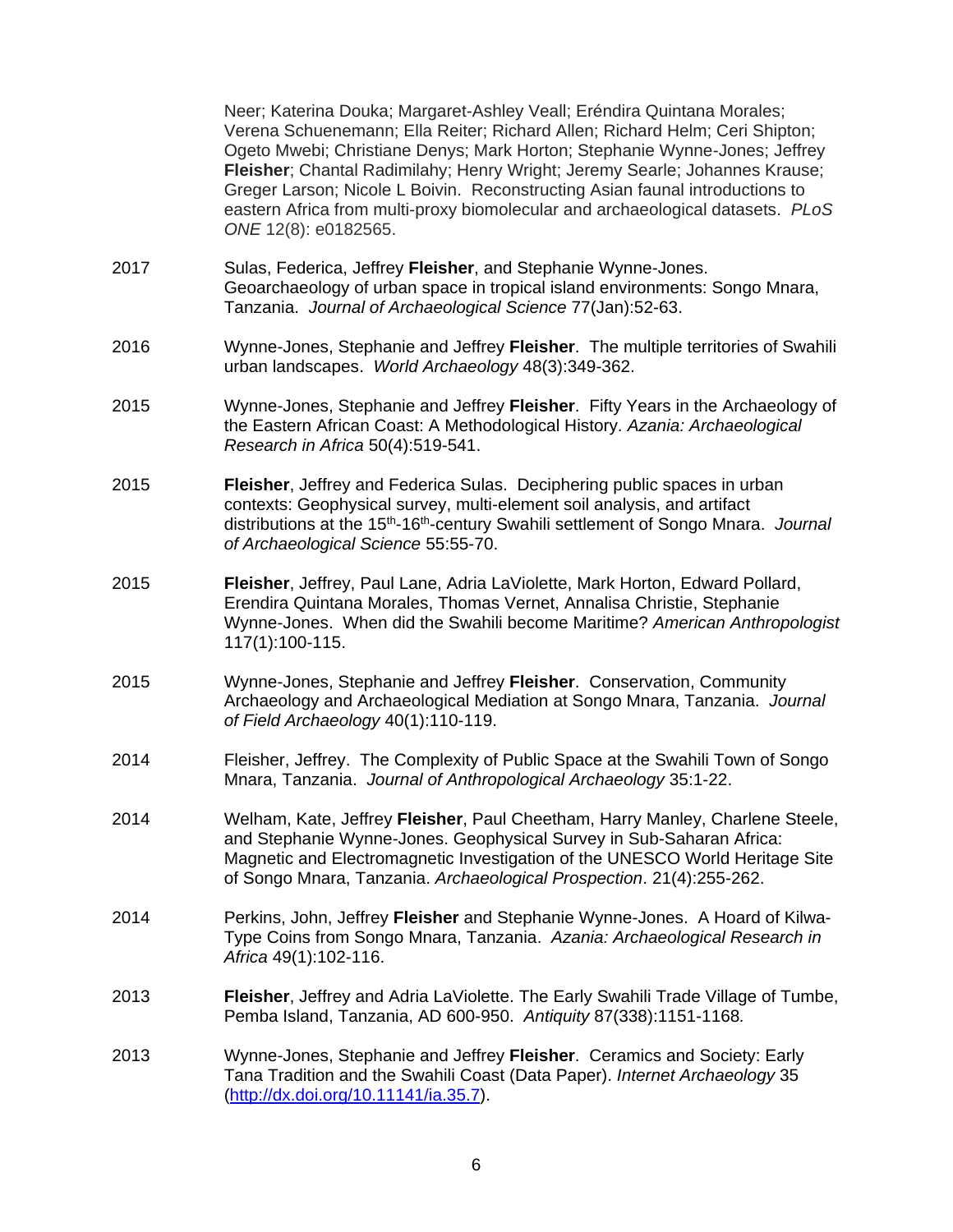- 2013 Fleisher, Jeffrey. Performance, Monumentality and the 'Built Exterior' on the eastern African Swahili Coast. *Azania: Archaeological Research in Africa* 48(2):263-281.
- 2012 **Fleisher**, Jeffrey and Stephanie Wynne-Jones. Finding Meaning in Ancient Swahili Spaces. *African Archaeological Review* 29(2/3):171-207*.*
- 2012 **Fleisher**, Jeffrey, Stephanie Wynne-Jones, Charlene Steele, and Kate Welham. Geophysical Survey at Kilwa Kisiwani, Tanzania. *Journal of African Archaeology* 10(2):207-220.
- 2012 de Luna, Kathryn, Jeffrey **Fleisher**, Susan K. McIntosh. Thinking across the African Past: Interdisciplinarity and Early History. *African Archaeological Review* 29(2/3):75-94.
- 2012 Pollard, Edward, Jeffrey **Fleisher**, Stephanie Wynne-Jones. Beyond the Stone Town: Maritime Architecture at fourteenth – fifteenth century Songo Mnara, Tanzania. *Journal of Maritime Archaeology* 7(1):43-62.
- 2012 Wynne-Jones, Stephanie and Jeffrey **Fleisher**. Coins in Context: Local Economy, Value and Practice on the East African Swahili Coast. *Cambridge Archaeological Journal* 22(1):19-36.
- 2011 **Fleisher**, Jeffrey and Stephanie Wynne-Jones. Ceramics and the Early Swahili: Deconstructing the Early Tana Tradition. *African Archaeological Review*  28(4):245-278.
- 2010 Fleisher, Jeffrey. Rituals of Consumption and the Politics of Feasting on the Eastern African Coast, AD 700-1500. *Journal of World Prehistory* 23(4):195-217.
- 2010 Fleisher, Jeffrey. Swahili Synoecism: Rural Settlements and Town Formation on the Central East African Coast, AD 750-1500. *Journal of Field Archaeology* 35(3):265-282*.*
- 2010 **Fleisher**, Jeffrey and Stephanie Wynne-Jones. Kilwa-type coins from Songo Mnara, Tanzania: New Finds and Chronological Implications. *Numismatic Chronicle* 170:494-506.
- 2010 **Fleisher**, Jeffrey and Stephanie Wynne-Jones. Authorisation and the Process of Power: The View from African Archaeology. *Journal of World Prehistory* 23(4):177-193.
- 2009 LaViolette, Adria and Jeffrey **Fleisher**. The Urban History of a Rural Place: Swahili Archaeology on Pemba Island, Tanzania, 700-1500 AD. *International Journal of African Historical Studies* 42(3):433-455.
- 2008 Flexner, James, Jeffrey **Fleisher**, and Adria LaViolette. Bead Grinders and Early Swahili Household Economy: Analysis of an Assemblage from Pemba Island, Tanzania, 7th-10th Centuries AD. *Journal of African Archaeology* 6(2):161-181.
- 1999 **Fleisher**, Jeffrey and Adria LaViolette. Elusive wattle-and-daub: Finding the hidden majority in the archaeology of the Swahili. *Azania* 34:87-108.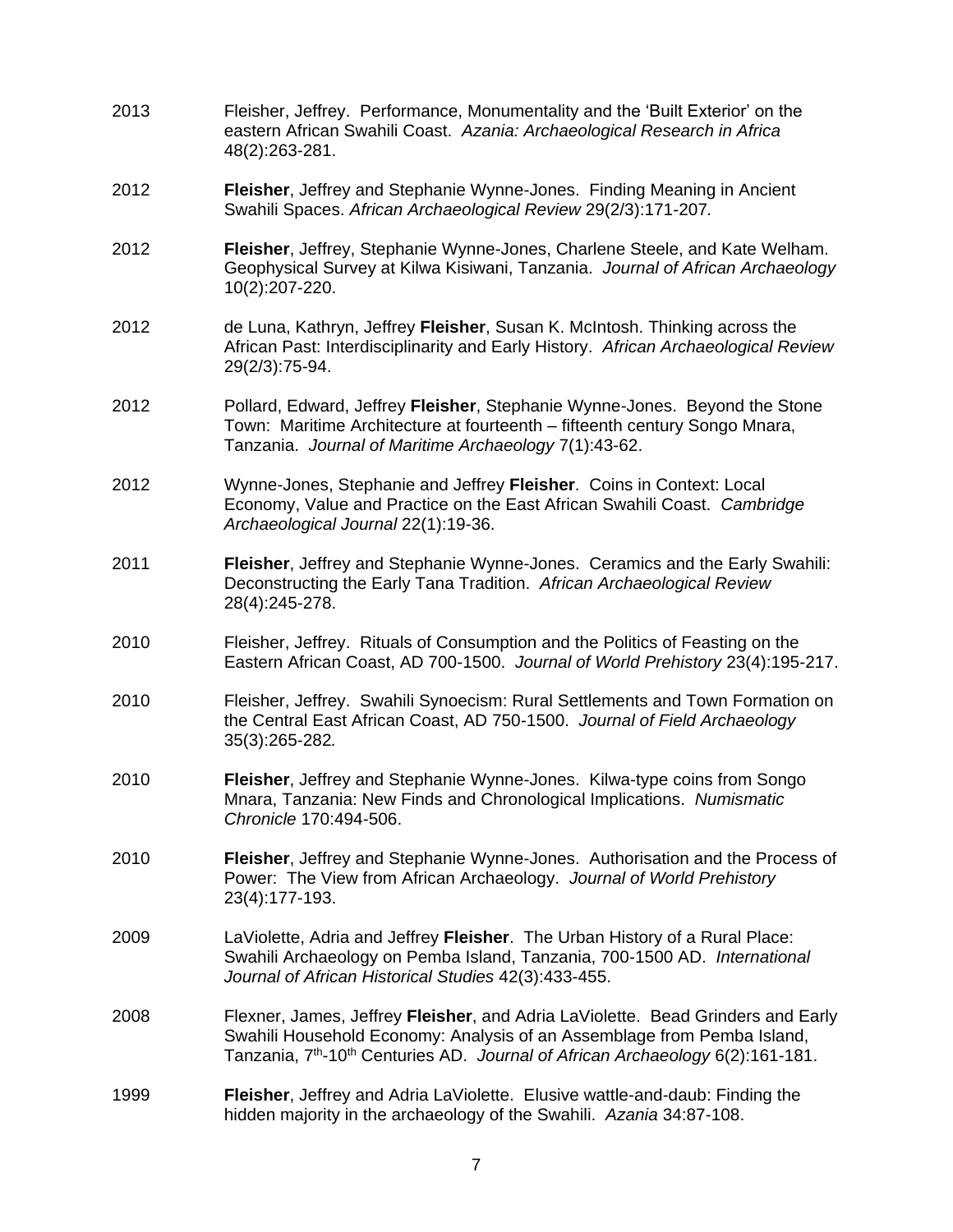### **Invited Commentaries in Peer-Reviewed Journals**

- 2015 Fleisher, Jeffrey. On critical approaches, unintended consequences, and the data of everyday life in 'performing towns.' Comment on Axel Christophersen, 'Performing towns: Steps toward an understanding of medieval urban communities as social practice' *Archaeological Dialogues* 22(2):132-136.
- 2011 Fleisher, Jeffrey. Comment on J. Cameron Monroe, ''In the Belly of Dan': Space, History and Power in Precolonial Dahomey.' *Current Anthropology* 52(6):786.

#### **Peer-Reviewed Book Chapters**

- in press de Luna, Kathryn, Matthew Pawlowicz, and Jeffrey Fleisher. The Lessons of Medieval South Central Africa for Modern Environmental and Climate Policy. In *Environmental Histories the World Needs Now*, Timothy Newfield and John Haldon, eds. New York: Springer.
- 2020 Wynne-Jones, Stephanie and Jeffrey **Fleisher**. Eastern African Coast. In *The Oxford Handbook of Islamic Archaeology*, Timothy Insoll, ed. Oxford: Oxford University Press, pp. 377-394.
- 2019 Fleisher, Jeffrey. The gathering of Swahili religious practice: Mosques-as-Assemblages at 1000 CE. In *New Materialisms Ancient Cities*, Timothy Pauketat and Susan Alt, eds. London: Routledge, pp. 158-183.
- 2018 Wynne-Jones, Stephanie, Mark Horton, Jeffrey **Fleisher**, and Jesper Olsen. Dating Kilwa Kisiwani: A thousand years of East African history in an urban stratigraphy. In *Urban Network Evolutions: Towards a high definition archaeology*, Rubina Raja and Søren M. Sindbæk, eds. Aarhus: Aarhus University Press, pp. 277-286.
- 2018a Fleisher, Jeffrey. On the mimetic qualities of bowls on the medieval Swahili coast. In *World on the Horizon: Swahili Arts Across the Indian Ocean*, Allyson Pupura and Prita Meier, eds. Urbana-Champaign: Krannert Art Museum and the University of Illinois, pp 235-248.
- 2018b Fleisher, Jeffrey. Town and Village. In *The Swahili World*, Stephanie Wynne-Jones and Adria LaViolette, eds. London: Routledge, pp. 194-204.
- 2018c Fleisher, Jeffrey. Tumbe, Kimimba and Bandarikuu. In *The Swahili World*, Stephanie Wynne-Jones and Adria LaViolette, eds. London: Routledge, pp. 163- 168.
- 2016 Wynne-Jones, Stephanie and Jeffrey **Fleisher**. Coins and other currencies on the Swahili coast. In Colin Haselgrove and Stefan Krmnicek (eds.), The A*rchaeology of Money*. Leicester: Leicester Archaeology Monographs, pp. 115- 136.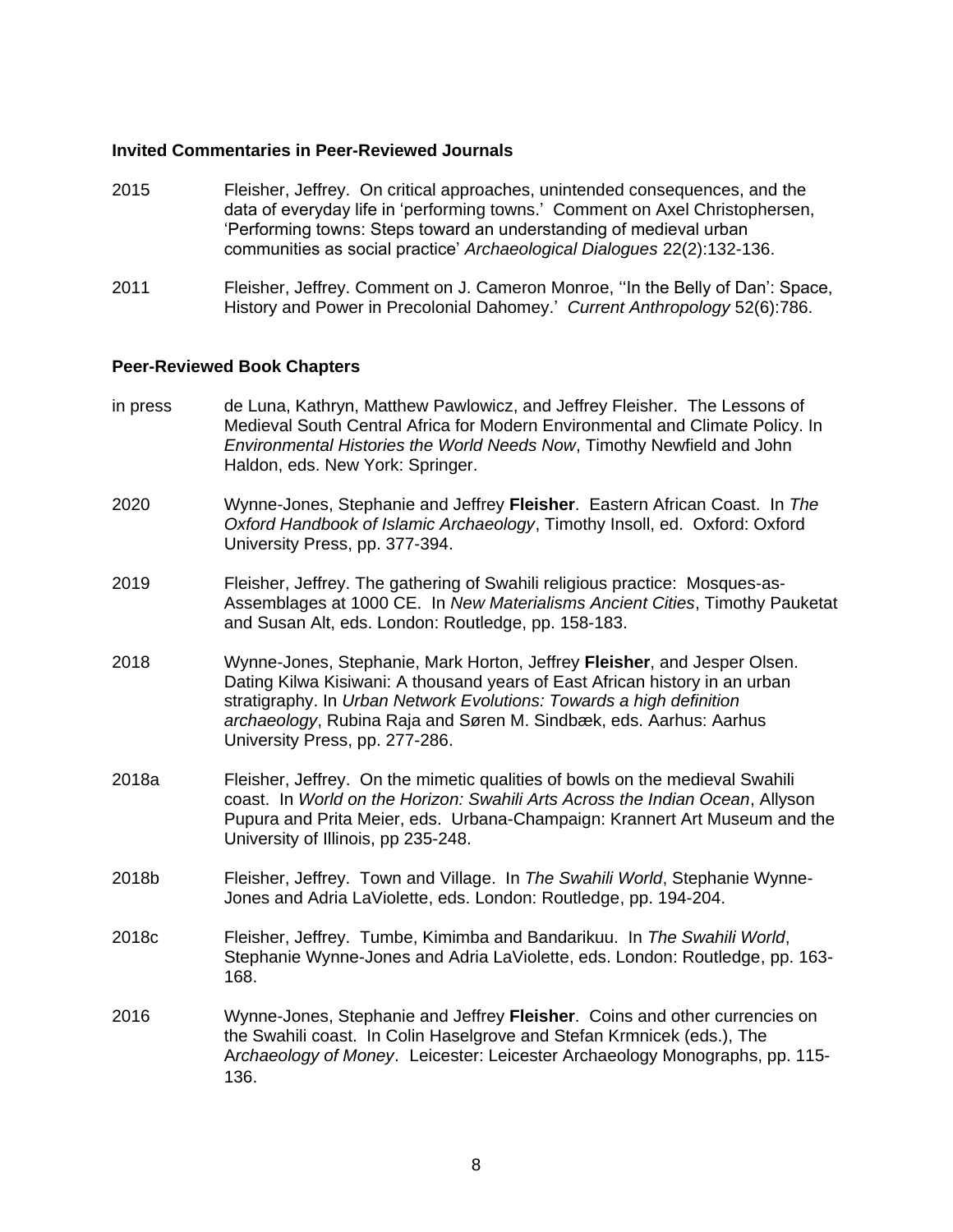- 2016 **Fleisher**, Jeffrey and Neil Norman (eds.). Archaeologies of Anxiety: The Materiality of Anxiousness, Worry, and Fear. In Jeffrey Fleisher and Neil Norman (eds.), *The Archaeology of Anxiety: The Materiality of Anxiousness, Worry, and Fear*. New York: Springer, pp. 1-20.
- 2015 Wynne-Jones, Stephanie and Jeffrey **Fleisher**. Theory in Africa, Africa in Theory. In Stephanie Wynne-Jones and Jeffrey Fleisher (eds.). *Theory in Africa, Africa in Theory: Locating Meaning in Archaeology*. London: Routledge, pp. 3- 18.
- 2015 Fleisher, Jeffrey. Situating the Swahili House. In Stephanie Wynne-Jones and Jeffrey Fleisher (eds.). *Theory in Africa, Africa in Theory: Locating Meaning in Archaeology*. London: Routledge, pp. 72-89.
- 2015 Fleisher, Jeffrey. Between Mosque and House: An Archaeology of Swahili Open Space. *Preserving African Cultural Heritage: Proceedings of the 13th PanAfrican Archaeological Association for Prehistory and Related Studies.* Ibrahima Thiaw and Hamady Bocoum, eds. Mémoires d l'IFAN, Dakar: IFAN Cheikh Anta Diop no. 93, pp. 53-60.
- 2015 Babalola, Abidemi Babatunde and Jeffrey **Fleisher**. Local Ceramics from Songo Mnara, Tanzania. *Preserving African Cultural Heritage: Proceedings of the 13th PanAfrican Archaeological Association for Prehistory and Related Studies.*  Ibrahima Thiaw and Hamady Bocoum, eds. Mémoires d l'IFAN, Dakar: IFAN Cheikh Anta Diop no. 93, pp. 321-327.
- 2014 Wynne-Jones, Stephanie and Jeffrey **Fleisher**. Water management in a maritime culture: the Swahili coast of East Africa. In *A History of Water: Water and Urbanization, Series III, Vol. 1*, Terje Tvedt and Terje Oestigaard, eds. London: I.B. Tauris, pp. 242-261.
- 2014 Wynne-Jones, Stephanie and Jeffrey **Fleisher**. Swahili Urban Spaces of the Eastern African Coast. In *Making Ancient Cities: Space and Place in Early Urban Societies*, Kevin Fisher and Andy Creekmore, eds. Cambridge: Cambridge University Press, pp. 111-144.
- 2013 Fleisher, Jeffrey. Landscape Archaeology. *Oxford Handbook of African Archaeology*, Peter Mitchell and Paul Lane, eds. Oxford: Oxford University Press, pp. 189-199.
- 2010 Fleisher, Jeffrey. Housing the Market: Swahili Merchants and Regional Marketing on the East African Coast, Seventh to Sixteenth Centuries AD. In *Archaeological Approaches to Market Exchange in Ancient Societies*, Christopher Garraty and Barbara Stark, eds. Boulder: University Press of Colorado, pp. 141-160.
- 2007 **Fleisher**, Jeffrey and Adria LaViolette. The Changing Power of Swahili Houses, Fourteenth to Nineteenth Centuries A.D. In *The Durable House: House Society Models in Archaeology*, Robin A. Beck, ed. Occasional Paper No. 35, Center for Archaeological Investigations. Carbondale: Southern Illinois University, pp. 175- 197.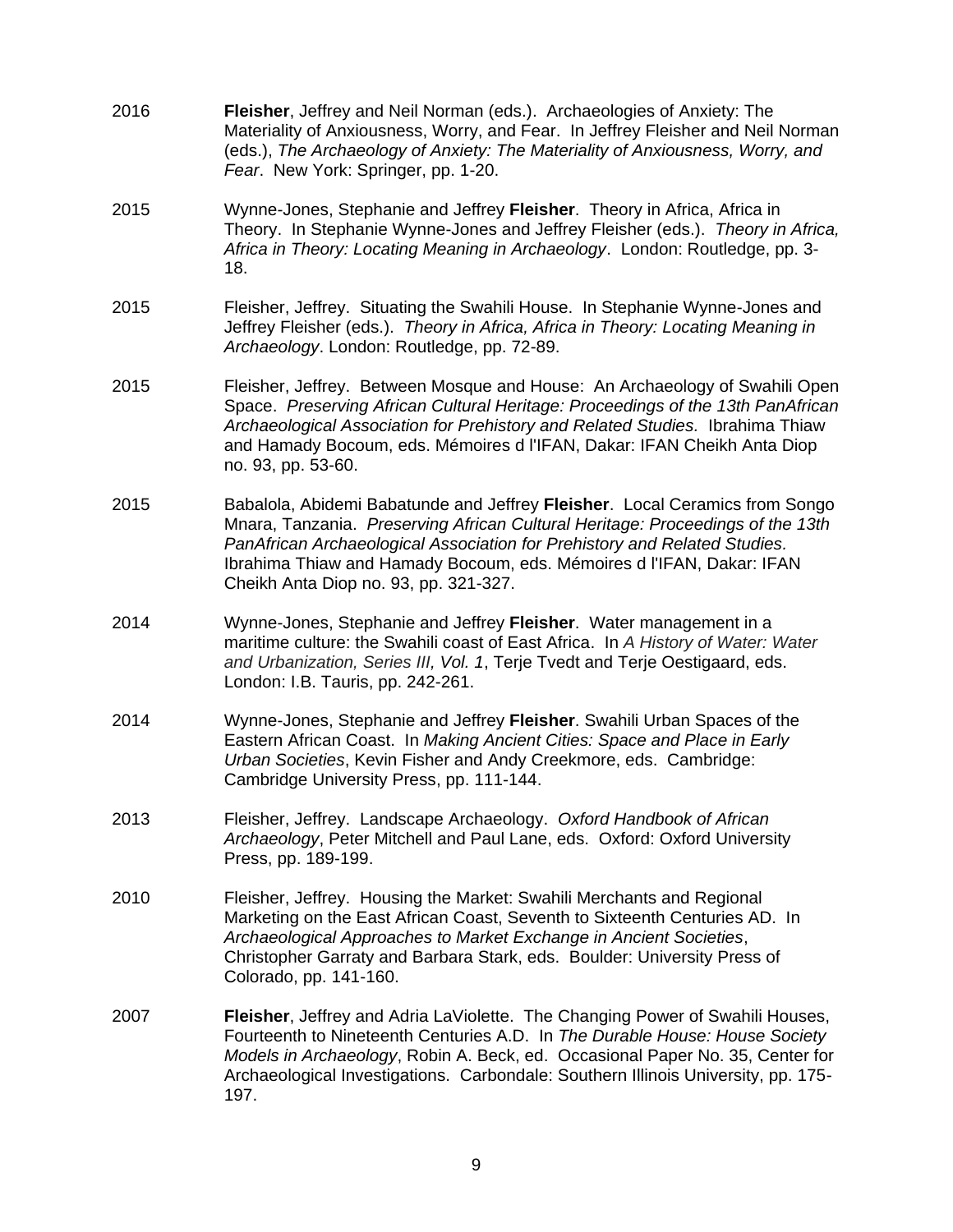- 2005 LaViolette, Adria and Jeffrey **Fleisher**. The Archaeology of Sub-Saharan Urbanism: Cities and their Countrysides. In *African Archaeology: A Critical Introduction*, Ann B. Stahl, ed. Oxford: Blackwell, pp. 327-352. [Winner of the 2006 Society of Africanist Archaeologists Book Prize]
- 2004 Fleisher, Jeffrey. Behind the Sultan of Kilwa's "Rebellious Conduct": Local Perspectives on an International East African Town. In *African Historical Archaeologies,* Andrew Reid and Paul Lane, eds. New York: Kluwer Academic/Plenum, pp. 91-123.

### **Non-Peer Reviewed Articles and Chapters**

- 2017 Fleisher, Jeffrey. Excavating an Urban Context/Prospections Urbaines. In *Field Manual for African Archaeology/Manuel de terrain en Archéologie africaine*, Alexandre Livingstone Smith, Els Cornelissen, Olivier Gosselain, and Scott MacEachern, eds. Tervuren: Royal Museum for Central Africa, pp. 121-124.
- 2017 Fleisher, Jeffrey. Surveying Towns/Enquëter en Ville. In *Field Manual for African Archaeology/Manuel de terrain en Archéologie africaine*, Alexandre Livingstone Smith, Els Cornelissen, Olivier Gosselain, and Scott MacEachern, eds. Tervuren: Royal Museum for Central Africa, pp. 76-78.
- 2011 Wynne-Jones, Stephanie and **Jeffrey Fleisher**. Archaeological Investigations at Songo Mnara, Tanzania, 2011. *Nyame Akuma* 76:3-8.
- 2010 Wynne-Jones, Stephanie and **Jeffrey Fleisher**. Archaeological Investigations at Songo Mnara, Tanzania, 2009. *Nyame Akuma* 73:2-8.
- 2007 Fleisher, Jeffrey. Urbanism and Urbanization: Prehistoric. In *The New Encyclopedia of Africa*, Second Ed., John Middleton and Joseph Miller, eds. Detroit: Charles Scribner's Sons, vol. 5, pp. 145-7.
- 2001 Fleisher, Jeffrey. Archaeological Survey and Excavations in Northern Pemba Island, Tanzania, 1999-2000. *Nyame Akuma* 56:36-43.
- 1999 **Fleisher, Jeffrey** and Adria LaViolette. The Recovery of Swahili Settlements in the absence of stone architecture: Two preliminary surveys from Pemba Island, Tanzania. *Nyame Akuma* 52:64-73.
- 1995 LaViolette, Adria and **Jeffrey Fleisher**. Reconnaissance of Sites Bearing Triangular Incised (Tana Tradition) Ware on Pemba Island, Tanzania. *Nyame Akuma* 44:59-65.

### **Book Reviews**

2017 Review of *Population and Ceramic Traditions: Revisiting the Tana Ware of Coastal Kenya (7th-14th Century AD)* by Freda Nkirote M'Mbogori. *Azania: Archaeological Research in Africa* 52(3):430-2.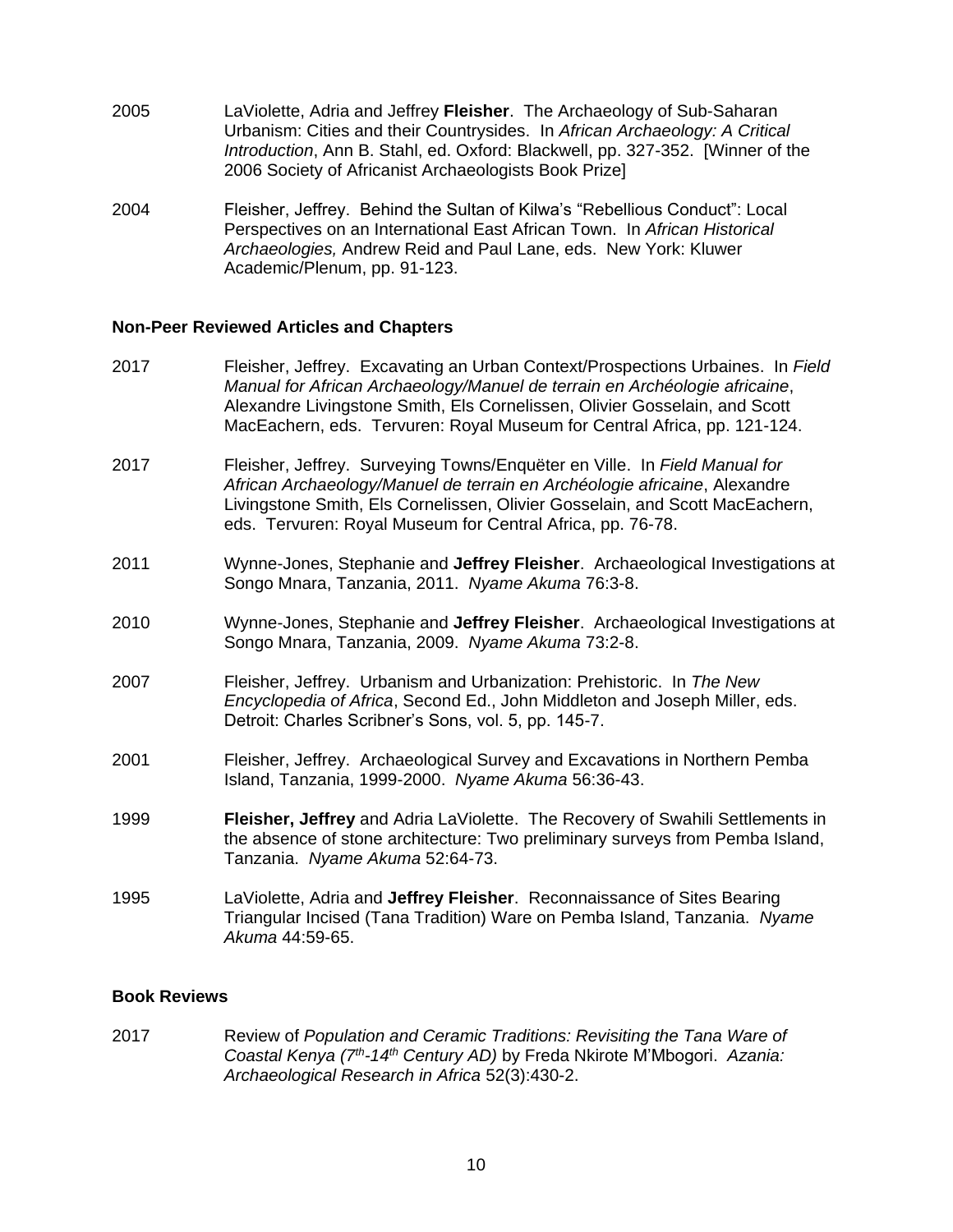- 2017 Review of *Material Explorations in African Archaeology* by Timothy Insoll. *Antiquity* 91(356):552-3. 2016 Review of *The Never-Ending Feast: The Anthropology and Archaeology of Feasting* by Kaori O'Conner. *Journal of Anthropological Research* Winter:537-9. 2011 Review of *Historical Archaeologies of Nineteenth-Century Colonial Tanzania: A Comparative Study* by Daniel Rhodes. *International Journal of African Historical Studies* 44(2):334-5*.* 2010 Review of *Early State Formation in Central Madagascar: An Archaeological Survey of Western Avaradrano* edited by Henry Wright. *American Antiquity* 74(2):411-2.
- 2007 Review of *West African Early Towns: Archaeology of Households in Urban Landscapes* by Augustin Holl. *Journal of African Archaeology* 5(2):339-342.
- 2004 Review of *The Archaeology of Islam in Sub-Saharan Africa* by Timothy Insoll. *International Journal of African Historical Studies*. 37(1):131-133.

### **Unpublished Reports/Papers**

- 2018 Final Report on the 2018 Excavations at the Levi Jordan Plantation (41BO165) in Brazoria, Texas. Rice University, Houston.
- 2016 Final Report on Archaeological Research at Camp Logan (41HR614), a World War I Training Camp in Memorial Park, Houston, Texas. Rice University, Houston.
- 2015 Final Report on Archaeological Research at Camp Logan (41HR614), a World War I Training Camp in Memorial Park, Houston, Texas. Rice University, Houston.
- 2015 Mobility, Settlement, and Power in South Central Africa: Preliminary Report of the 2014 and 2015 Field Seasons of the Bantu Mobility Project in Zambia. Report submitted to NHCC and the Livingstone Museum (with M. Pawlowicz, K. de Luna, S. McIntosh and F. Sulas)
- 2014 Final Report on the 2014 Excavations at the J. Vance Lewis (41HR1032) Site, Houston, Texas. http://freedmanstownarchaeology.rice.edu/reports.html
- 2013 Final Report on the 2013 Excavations at the Wilson-Victor (41HR1031) Site, Houston, Texas. http://freedmanstownarchaeology.rice.edu/reports.html
- 2013 Archaeological Investigations at Songo Mnara, Tanzania, 2011 Field Season. Department of Antiquities, Republic of Tanzania (with S. Wynne-Jones).
- 2012 Final Report on the 2012 Excavations at the Wilson-Victor (41HR1031) and Ruthven (41HR1070) Sites, Houston, Texas. http://freedmanstownarchaeology.rice.edu/reports.html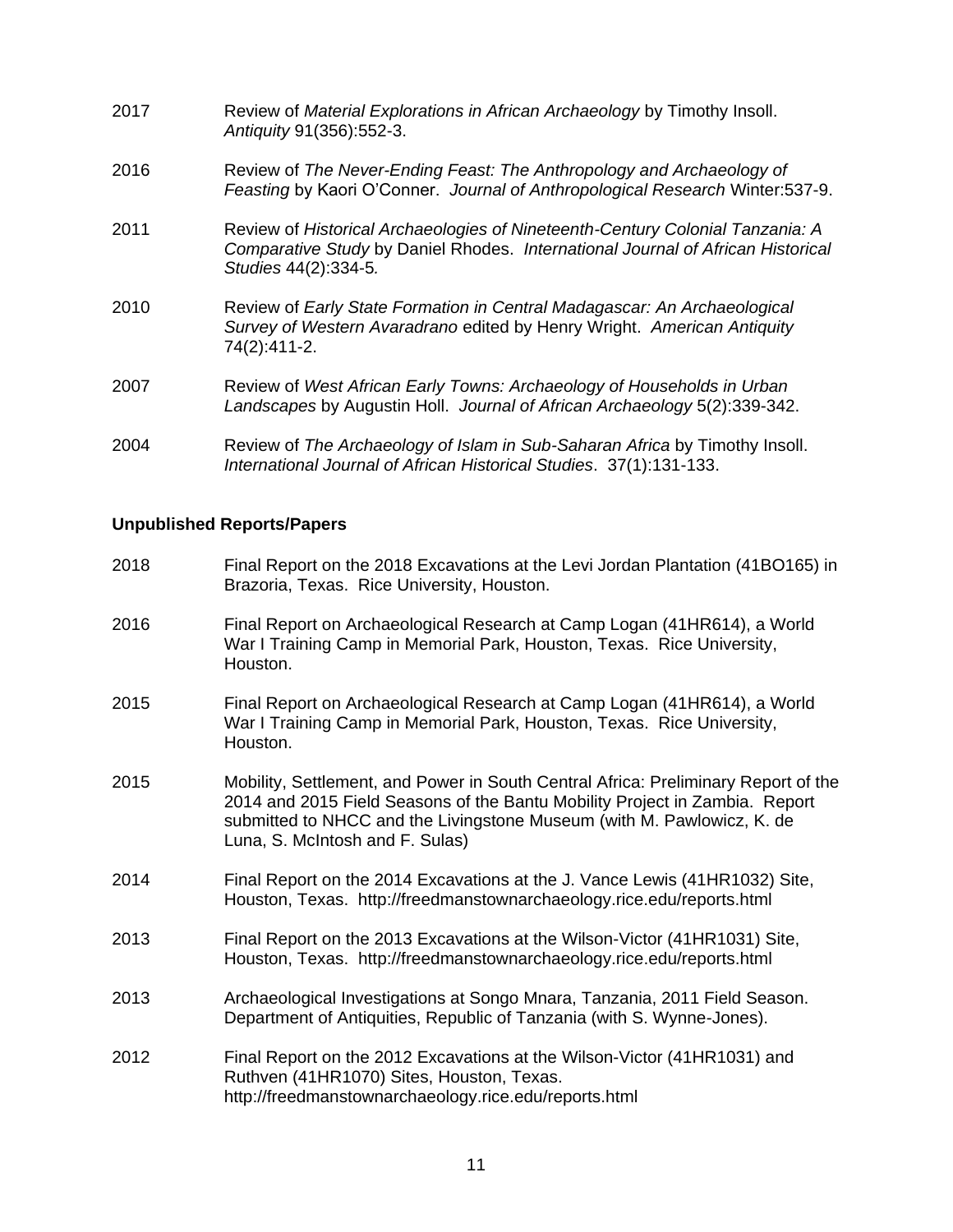| 2012 | How Public Space is Used in Ancient Cities: The Case of Songo Mnara, a<br>Medieval Swahili City in Tanzania. Kinder Institute White Paper, Rice University.                                                                                                                                                           |
|------|-----------------------------------------------------------------------------------------------------------------------------------------------------------------------------------------------------------------------------------------------------------------------------------------------------------------------|
| 2010 | Archaeological Investigations at Songo Mnara, Tanzania: Urban Space, Social<br>Memory and Materiality on the 15 <sup>th</sup> - and 16 <sup>th</sup> -century Southern Swahili Coast.<br>Preliminary Report of Fieldwork in June-July 2009. Department of Antiquities,<br>Republic of Tanzania (with S. Wynne-Jones). |
| 2009 | Final Report on the 2009 Excavations at the R. B. H. Yates House, Houston,<br>Texas. http://freedmanstownarchaeology.rice.edu/reports.html                                                                                                                                                                            |
| 2008 | Pemba Archaeological Project: Preliminary Report, Third Season, June-August,<br>2006. Office of the President, Zanzibar (with A. LaViolette and B. Mapunda).                                                                                                                                                          |
| 2004 | Pemba Archaeological Project: Preliminary Report, Second Season, June-<br>August 2004. Office of the President, Zanzibar (with A. LaViolette and B.<br>Mapunda).                                                                                                                                                      |
| 2003 | Pemba Archaeological Project: Preliminary Report, First Season, June-August<br>2002. Office of the President, Zanzibar (with A. LaViolette and B. Mapunda).                                                                                                                                                           |
| 2000 | Final Field Report: Northern Pemba Archaeological Survey and Excavations,<br>1999-2000. Office of the President, Zanzibar.                                                                                                                                                                                            |
| 1994 | Archaeological Survey of Lone Mountain Vegetation Project Area. USDA-Lincoln<br>National Forest, Alamogordo, New Mexico, #1994-08-088.                                                                                                                                                                                |
| 1994 | South Pajarita, Red Lake, and Eagle Roost Pipeline Survey. Bureau of Indian<br>Affairs, Mescalero Apache Indian Reservation, Mescalero, New Mexico.                                                                                                                                                                   |
| 1994 | Archaeological Survey of the Lower Elk Canyon Multi-Product Sale Area.<br>Bureau of Indian Affairs, Mescalero Apache Indian Reservation, Mescalero, New<br>Mexico.                                                                                                                                                    |

# **LECTURES and WORKSHOPS**

#### **Invited and Keynote**

- 2019 Archaeology of urbanism on the Swahili coast of eastern Africa. Shanghai Archaeological Forum, Shanghai, China December 14.
- 2018 Archaeology at Songo Mnara, Tanzania: a study in high definition research on the eastern African coast. UrbNet regional study conference: Africa and the Indian Ocean Past in High Definition. Aarhus, Denmark December 5.
- 2018 The Archaeology of Public Space from the Ground Up: The Case of Songo Mnara, Tanzania. Fall Colloquium Series. Washington University, St. Louis, November 6.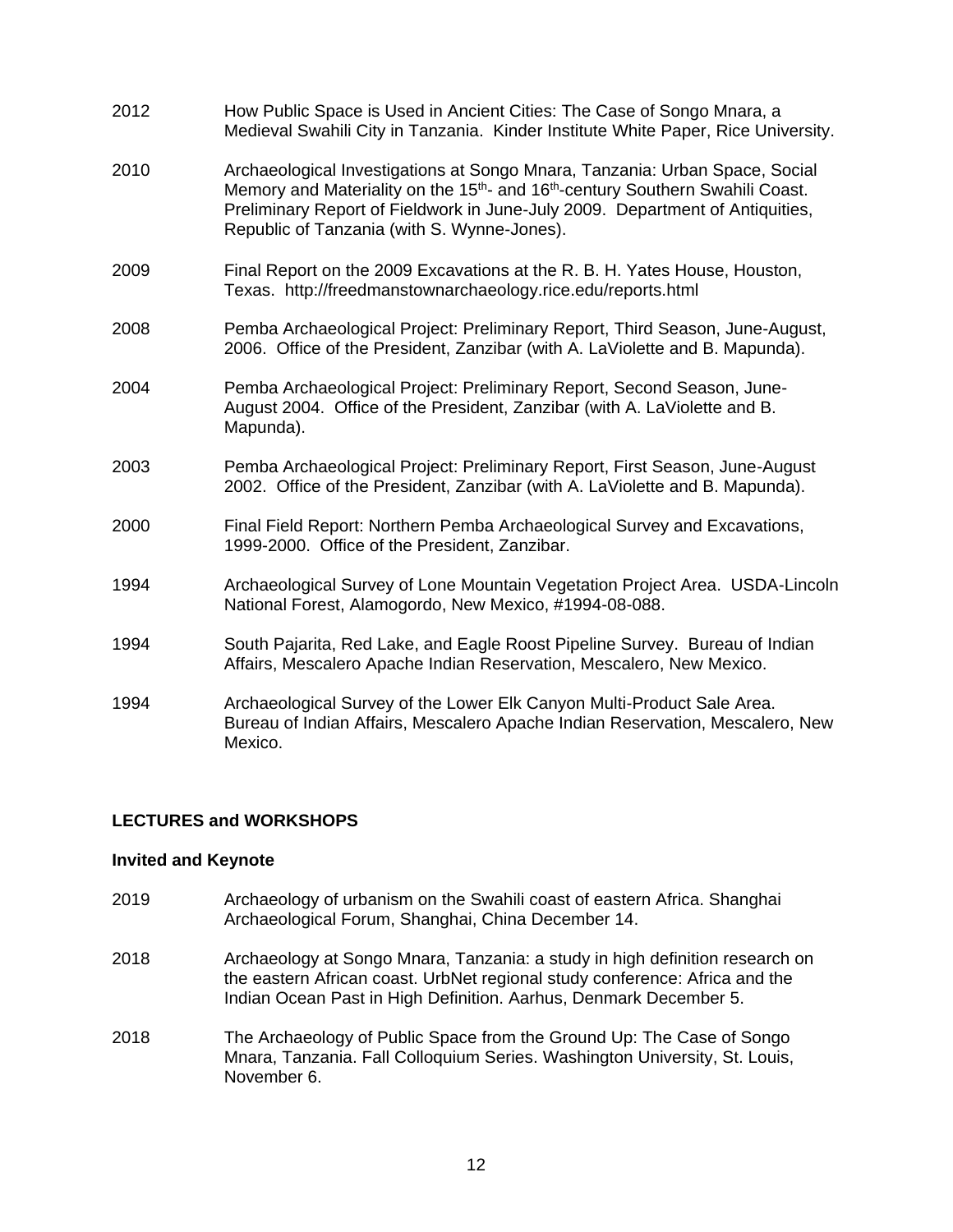| 2018 | Affective/Emotional Communities on the Eastern African Swahili Coast, AD 1000-<br>1500. Emotions History Conference, George Mason University, Washington DC<br>June 1-2.                                                                                                               |
|------|----------------------------------------------------------------------------------------------------------------------------------------------------------------------------------------------------------------------------------------------------------------------------------------|
| 2017 | The gathering of Swahili religious practice: Composing towns and mosques of<br>sea and spirits. School for Advanced Research Seminar: Exploring the<br>Religious Experiences of Ancient Cities. Santa Fe, NM, April 24-28.                                                             |
| 2016 | When did feasting emerge on the eastern African coast? New perspectives from<br>historical linguistics and archaeology. Language of Clay Workshop, British<br>Institute in Eastern Africa, Nairobi, May 6.                                                                             |
| 2015 | The Multiple Histories of Public Space. Keynote presentation, Future of Places<br>III, Stockholm, June 29.                                                                                                                                                                             |
| 2015 | How Public Space is Used in Ancient Cities: The Case of Songo Mnara, a<br>Medieval Swahili City in Tanzania. Research seminar, Kinder Institute for Urban<br>Research, Rice University, March 23.                                                                                      |
| 2015 | An Archaeology of Public Space at 15th-16th century AD Songo Mnara,<br>Tanzania. African Peoples and Pasts Seminar Series, Institute of Archaeology,<br>University College London, March 17.                                                                                           |
| 2013 | Aspects of Value in Swahili Coinage. International Workshop on 'Archaeology of<br>Money', Institut für Klassische Archäologie, Eberhard Karls Universität Tübingen,<br>October 18 (with S. Wynne-Jones).                                                                               |
| 2013 | Recent Archaeological Research at Songo Mnara, Tanzania. WMF/UDSM<br>Heritage Studies Workshop, Kilwa Masoko, Tanzania, June 27.                                                                                                                                                       |
| 2013 | Open Space, Commemoration, and Urban Planning at Songo Mnara, Tanzania.<br>Department of Anthropology, University of Notre Dame. March 7, South Bend.                                                                                                                                  |
| 2013 | An Archaeology of Ancestors on the East African Swahili Coast, AD 900-1500.<br>Department of Anthropology and Program in African Studies, Northwestern<br>University. March 8-9, Evanston.                                                                                             |
| 2013 | The Digital Reconstruction of Songo Mnara, Tanzania. In "The Deep History of<br>Africa: New Narrative Approaches," Annual meeting of the American Historical<br>Association, New Orleans.                                                                                              |
| 2012 | The Early Swahili Trade Village of Tumbe, Pemba Island, Tanzania, AD 600-950.<br>Dimensions of the Indian Ocean World Past: Sources and Opportunities for<br>Indian Ocean World History, 9 <sup>th</sup> -19 <sup>th</sup> Centuries. November 12-14, Fremantle,<br>Western Australia. |
| 2012 | Becoming Human: Debates on the Origins of Cultural Modernity. Houston<br>Museum of Natural Science and Glasscock School of Continuing Studies, Rice<br>University. November 6, Houston.                                                                                                |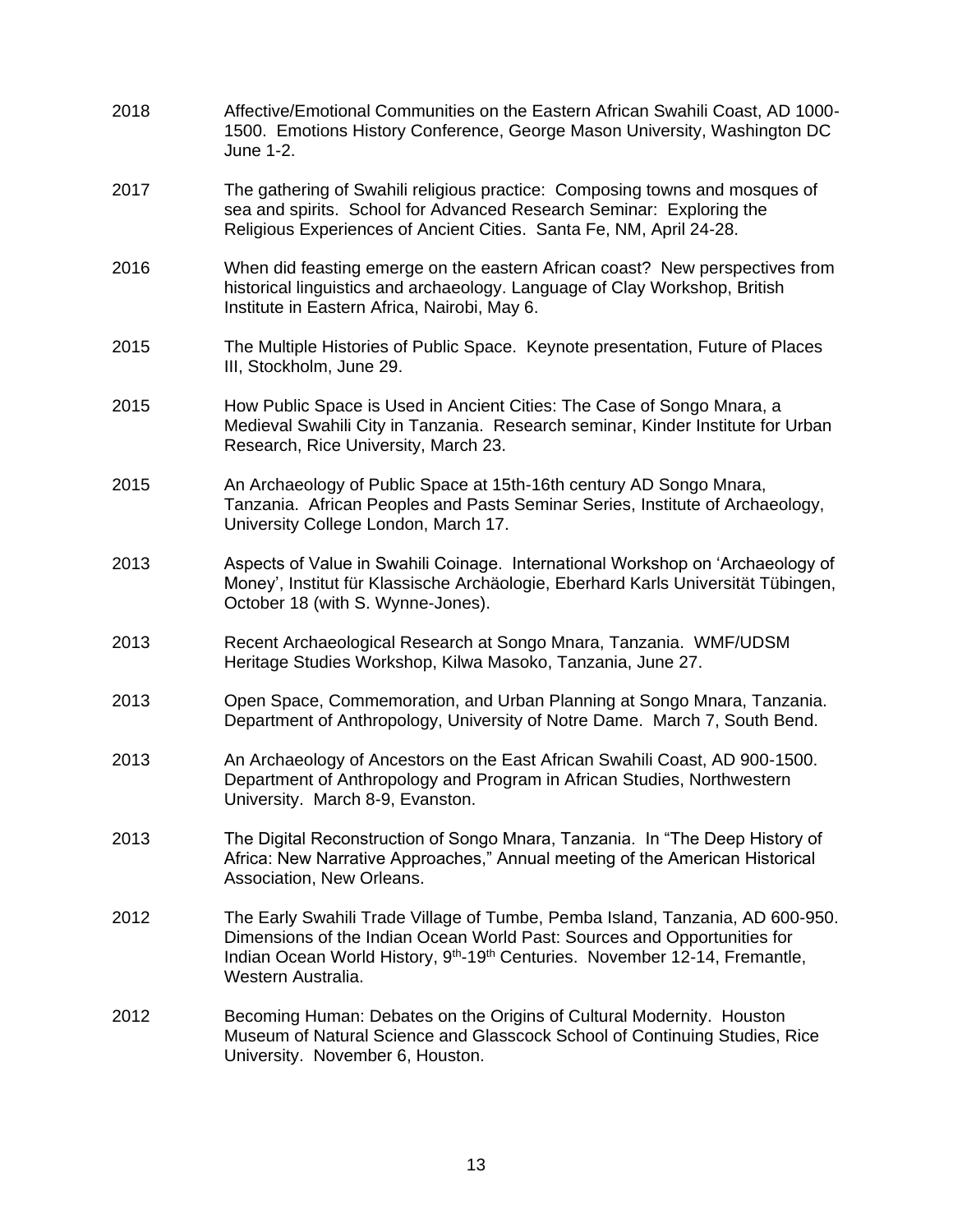| 2012 | Ancient Town Planning at Songo Mnara, Tanzania. WMF/UDSM Heritage<br>Management Workshop on the Kilwa Region, Kilwa Masoko, Tanzania, June 28-<br>29.                                                                                                                                                                                         |
|------|-----------------------------------------------------------------------------------------------------------------------------------------------------------------------------------------------------------------------------------------------------------------------------------------------------------------------------------------------|
| 2012 | Reinvestigating the connection between the Early Tana Tradition and the early<br>Swahili: Pottery, interaction spheres, and identity. East Africa and the Indian<br>Ocean World: A European Research Council Funded Workshop. March 22-23,<br>Oxford, UK (with S. Wynne-Jones).                                                               |
| 2011 | Swahili Urban Space in the Kilwa Archipelago: Songo Mnara in the 14th - 15th<br>centuries. Séminaire 'Les mondes de l'océan Indien,' Université Paris 1<br>Sorbonne, Paris, November 10 (with S. Wynne-Jones).                                                                                                                                |
| 2011 | Swahili Open Spaces and Town Planning on the Southern Tanzanian Coast.<br>Dunia na Nchi Moja: Tanzania and the World, Rice and Texas Southern<br>Universities, Houston, Oct. 14.                                                                                                                                                              |
| 2011 | Ceramics and the Early Swahili: Deconstructing Tana Ware. Eastern and<br>Southern African Pottery Workshop, Uppsala University, Sweden, April 1, 2011<br>(with S. Wynne-Jones).                                                                                                                                                               |
| 2010 | Open Spaces and Private Places: Producing Memory at 15th- to 16th-century<br>Songo Mnara, Tanzania. Department of Anthropology and Archaeology,<br>University of Ibadan, Nigeria, Nov. 8.                                                                                                                                                     |
| 2010 | Open Spaces and Private Places: Archaeological Research at the 15th-16th-<br>century site of Songo Mnara, Tanzania. Invited paper, Conceiving African<br>Identities: A Workshop Honoring E.S. Atieno Odhiambo African Studies<br>Workshop, Humanities Research Center, Rice University and the Houston Area<br>African Studies Group, June 4. |
| 2010 | 'Open Spaces and Private Places: Songo Mnara in the Indian Ocean World',<br>Invited Lecture as part of "African Peoples and Pasts" Seminar Series, University<br>College London, March 11 (with S. Wynne-Jones).                                                                                                                              |
| 2009 | Beyond/Before Trade and Politics on the East African Coast: Daily Life at Tumbe<br>on Pemba Island, Tanzania, AD 600-950. Global Geographies: the Indian Ocean<br>in Historical Perspective, Royal Asiatic Society of Great Britain and Ireland,<br>London, October 31 (with A. LaViolette).                                                  |
| 2009 | Open Spaces and Private Places: Songo Mnara in the Indian Ocean World.<br>Invited lecture at the opening of the Global Institute, University of Bergen,<br>Norway. October 16 (with S. Wynne-Jones).                                                                                                                                          |
| 2008 | Ancient Urbanism in Africa: Past Approaches and Future Prospects. Invited<br>lecture at Urbanities in Africa Conference, Institut für Afrikanische<br>Sprachwissenschaften, Universität Frankfurt, Frankfurt, Germany, October.                                                                                                               |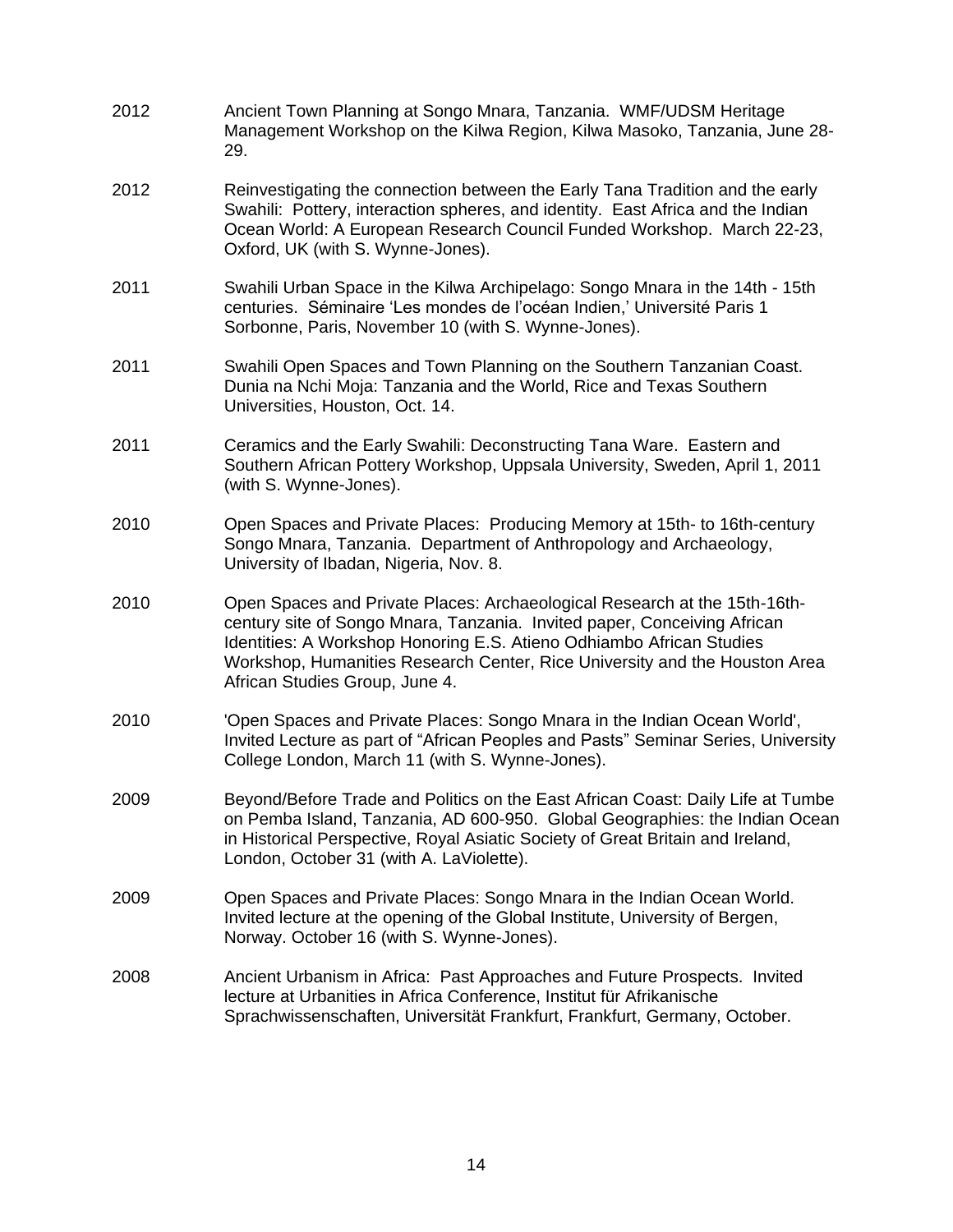### **Public Lectures**

| 2014 | The Archaeology of the Ancient Swahili: Trade, Islam, and the Indian Ocean |
|------|----------------------------------------------------------------------------|
|      | World. Houston Archaeological Society, Houston, Oct. 16.                   |

- 2014 The Revolution that Wasn't? The European Upper Paleolithic in Global Context. Part of the Glasscock School of Continuing Studies course "Rock Art: Windows to Our Human Ancestors" in association with the Houston Museum of Natural Science exhibit "The Cave Paintings of Lascaux."
- 2013 Archaeology of Freedman's Town and the Rice University Collaboration with the Rutherford B. H. Yates Museum. On the Dedication of the Historical Marker at the J. Vance Lewis House. St. James United Methodist Church, Houston, April 27.
- 2013 The Archaeology of the Ancient Swahili: Trade, Islam, and the Indian Ocean World. Friends of Archaeology, University of St. Thomas, Houston, March 24.
- 2013 Historical Archaeology in Houston: Ongoing Research in Freedmen's Town. American Association of University Women, Houston, March 22.
- 2011 Spaces of Power, Purity, and Protection: A History of Swahili Urban Settlements. Richard A. Lobban Family Endowed Lecture, Archaeological Institute of America, Trinity College, Hartford, CT, April 11.
- 2010 The Archaeology of the Ancient Swahili: Trade, Islam, and the Indian Ocean World. Archaeological Institute of America, Toledo Museum of Art, OH, Oct. 22.

### **CONFERENCES and WORKSHOPS ORGANIZED**

- 2016 Modelling and Mapping Historic Sites and Events. Conference at Rice University.
- 2015 "Africa at AD 1000: Scalar Transformations and Global Interactions at the turn of the Millennium." Conference at Rice University. March 27 (with Susan McIntosh).
- 2014 "Mobility and Authority in Africa." Conference at Rice University and Texas Southern University, sponsored by the African Studies Workshop, Houston Area African Studies Group, and Texas Southern University. March 21-22 (with K. de Luna, S. McIntosh, K. Ward, and G. Maddox)
- 2011 "'Dunia na Nchi Moja': Tanzania and the World." Conference sponsored by the African Studies Workshop, Houston Area African Studies Group, Texas Southern University, and the University of Texas, October 14-15 (with G. Maddox, C. Boone, K. de Luna, and K. Ward).
- 2011 "Thinking across the African Past: Archaeological, Linguistic and Genetic Research on Precolonial African History." Conference at Rice University, March 10-13 (with K. de Luna and S. McIntosh).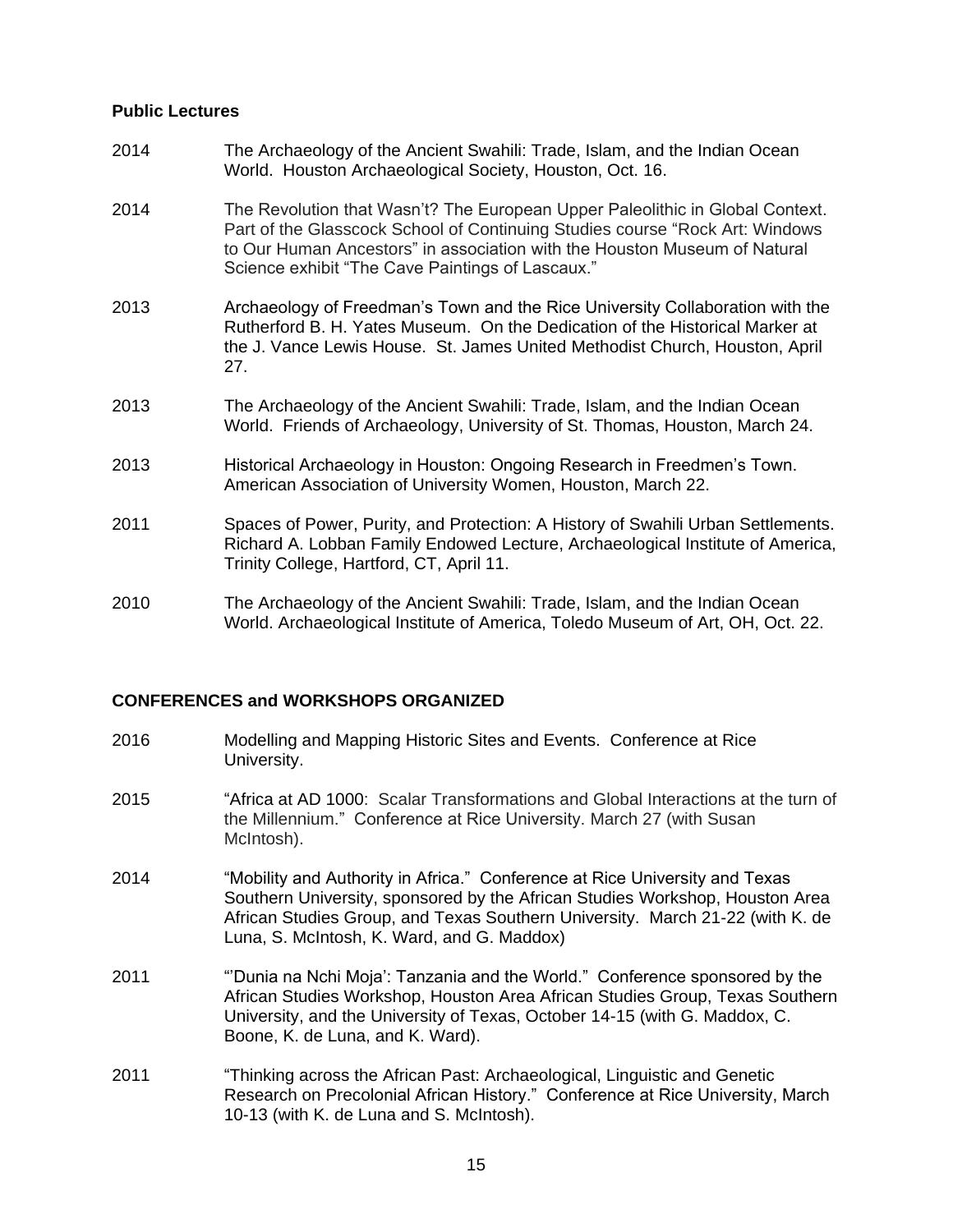2010 "Affect in Africa: Assessing the Place of Emotions in African Studies." Workshop at Rice University, October 9 (with K. de Luna).

### **CONFERENCE PANELS ORGANIZED**

2014 Thickly Settled: Investigating "Urban" Issues in Town and Village Communities. Society for American Archaeology, Austin, April (with M. Chesson). 2013 Mobility and Authority in Africa: Settling Mobility, Moving Authority. African Studies Association, Baltimore, November. 2012 The African Past 2.0: Approaches to Digital Archaeology on the Continent. Biennial Meeting of the Society of Africanist Archaeologists, Toronto, June. 2010 Urban Space and Social Memory at Songo Mnara, Tanzania. Society of Africanist Archaeologists Biennial Meeting, Dakar, Senegal, November. 2010 Africa in Theory, Theory in Africa. Theoretical Archaeology Group, Brown University, April. 2009 Archaeologies of Anxiety. Annual Meeting of the Society for American Archaeology, Atlanta, April. 2008 Authority and the Process of Power: The View from African Archaeology. Annual Meeting of the Society for American Archaeology, Vancouver, BC. March. 2002 Village Communities in Medium- and Large-Scale African Societies. Biennial Meeting of the Society of Africanist Archaeologists, Tucson, Arizona, May (Adria LaViolette, co-chair). 2001 The Changing Landscape of African Archaeology: Assessing the Role of Regional Surveys and Studies in Iron Age Africa. Annual Meeting of the American Anthropological Association, Washington DC, December (Amy Lawson, co-chair). 2000 Sun, Sweat and Trowels: Recent Ph.D. Fieldwork in Africa. Biennial Meeting of the Society of Africanist Archaeologists, Cambridge, UK, July (Amy Lawson, cochair).

# **DISCUSSANT**

- 2014 Planning discussion for *World on the Horizon: Swahili Arts Across the Indian Ocean* exhibit at Krannert Art Museum, University of Illinois, Urbana-Champagne, Nov. 20-21.
- 2013 Mobility and Authority in Africa: Settling Mobility, Moving Authority, African Studies Association, Baltimore, November.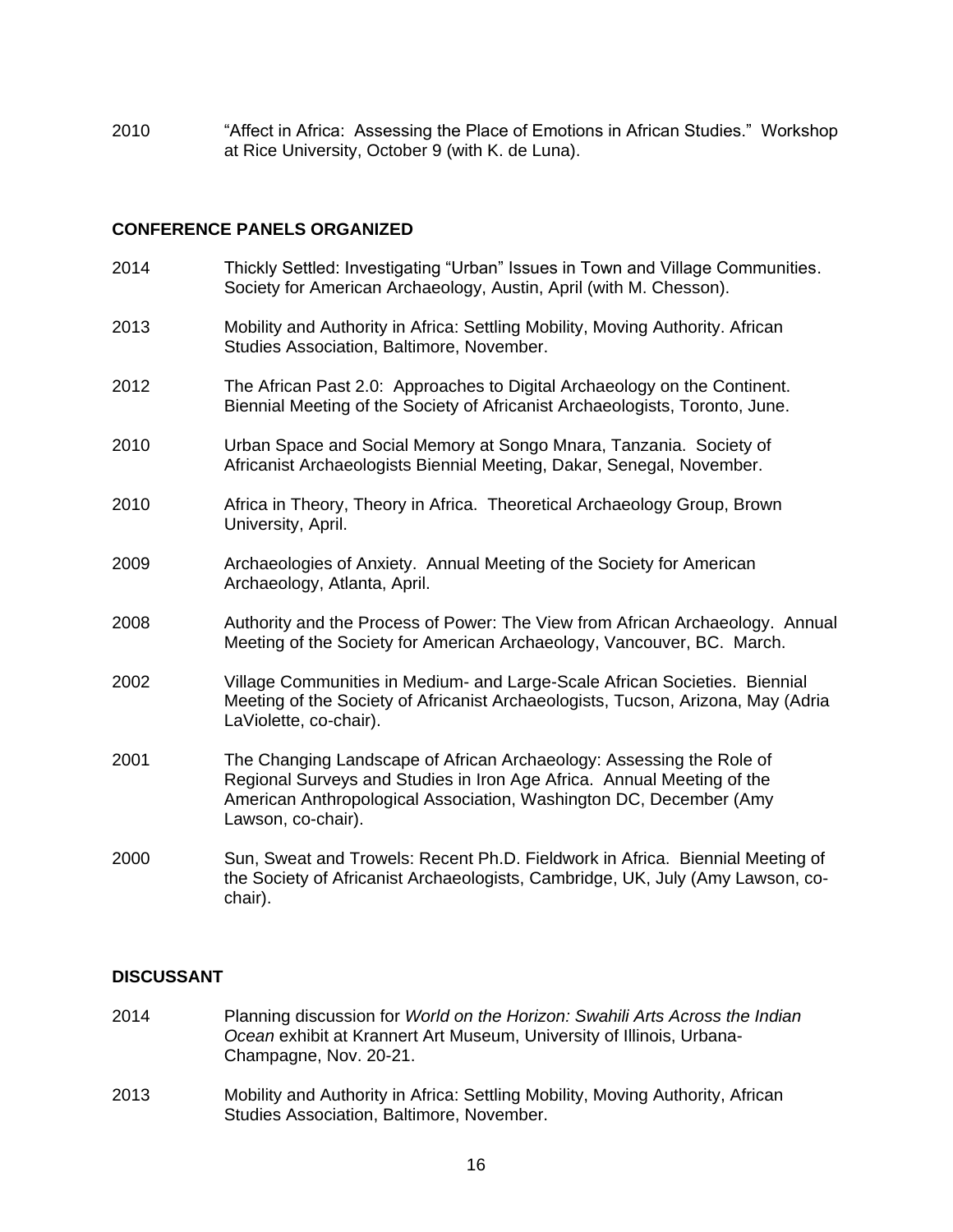- 2013 Sites of Enunciation, New Directions in Anthropology, Houston, March.
- 2008 Historical Ecology and the Landscape Approach: Changing Perspectives on the Development of Southeast Asian Complexity, Society for American Archaeology, Vancouver, March.

### **CONFERENCE PAPERS and POSTERS**

- 2014 Poster: Searching for malaria in  $14<sup>th</sup>$  16<sup>th</sup>century Eastern Africa: biomolecular analysis of dental samples from Songo Mnara, Tanzania, British Association for Biological Anthropology and Osteoarchaeology, Durham, September (with Francesca Migliaccio, Katherine Robson Brown, and Stephanie Wynne-Jones).
- 2014 The Archaeology of Swahili Religious Architecture and Practice at Chwaka, Pemba Island, Tanzania. Biennial Meeting of the Society of Africanist Archaeologists, Johannesburg, S. Africa, July (with A. LaViolette and M. Horton).
- 2014 Historical Linguistics and Archaeology in Collaboration: Work in the Field and the Bush in South Central Africa. Biennial Meeting of the Society of Africanist Archaeologists, Johannesburg, S. Africa, July (with K. de Luna).
- 2014 On the Issue of Scale on the eastern African Swahili Coast. Society for American Archaeology, Austin, April (with S. Wynne-Jones).
- 2014 Across or Along? Contingent Mobilities in Early Africa. Mobility and Authority in Africa, Rice University, March 22 (with K. de Luna).
- 2013 The end of an era? The East African coast at AD 1000. Proto-Globalisation in the Indian Ocean World: Multidisciplinary Perspectives. Jesus College, Oxford University, November (with S. Wynne-Jones and A. LaViolette).
- 2012 The Digital Reconstruction of Songo Mnara, Tanzania. Biennial Meeting of the Society of Africanist Archaeologists, Toronto, June.
- 2012 Open Space, Commemoration, and Urban Planning at Songo Mnara, Tanzania. Invited paper as part of "Monumental architecture in sub-Saharan Africa: Diverse forms, purposes, and contexts." Annual Meeting of the Society of American Archaeology, Memphis, TN, April.
- 2011 Spatial Conceptions on the Ancient Swahili Coast. Thinking Across the African Past Conference, Rice University, March 12.
- 2010 Retaining the Ancestors: Architectural Conservation and Community Archaeology at Songo Mnara, Tanzania. Invited paper as part of "Not the Usual Suspects: New Directions in Community Archaeology." Annual Meeting of the American Anthropological Association, November (with S. Wynne-Jones).
- 2010 Between Mosque and House: An Archaeology of Swahili Open Space. Biennial Meeting of the Society of Africanist Archaeologists, Dakar, Senegal, November.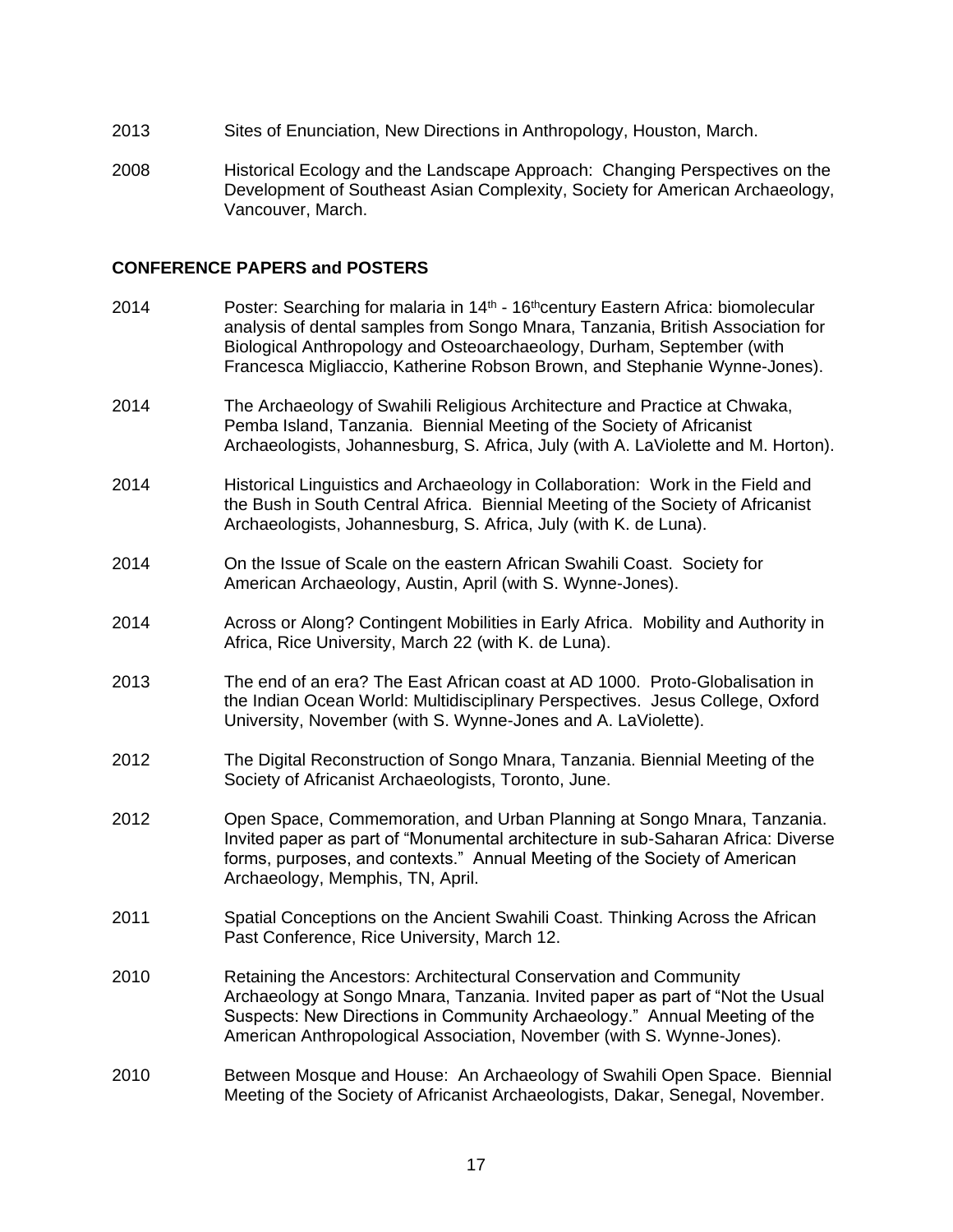| 2010 | Ceramics and Society on the East African Coast. Biennial Meeting of the Society<br>of Africanist Archaeologists, Dakar, Senegal, November (with S. Wynne-Jones).                                                                                                                                                                |
|------|---------------------------------------------------------------------------------------------------------------------------------------------------------------------------------------------------------------------------------------------------------------------------------------------------------------------------------|
| 2010 | Evocative Space and Ritual Practice: Emotional Communities on the East African<br>Swahili Coast. "Affect in Africa: Assessing the Place of Emotions in African<br>Studies." Workshop at Rice University, October 9.                                                                                                             |
| 2010 | Theoretical Relocations: From Postprocessual to Processual and Beyond in the<br>Archaeology of the Swahili. Theoretical Archaeology Group meetings, Brown<br>University, April.                                                                                                                                                 |
| 2009 | Swahili Urban Spaces of the East African Coast. Annual Meeting of the Society<br>for American Archaeology, Atlanta, April (with S. Wynne-Jones).                                                                                                                                                                                |
| 2009 | Archaeologies of Anxiety: The Materiality of Anxiousness and Worry. Annual<br>Meeting of the Society for American Archaeology, Atlanta, April.                                                                                                                                                                                  |
| 2008 | The Future of the Swahili Past. Annual Meeting of the African Studies<br>Association, Chicago, November.                                                                                                                                                                                                                        |
| 2008 | Daily Practice in Early East African Coastal Houses: Two Burned 7 <sup>th</sup> -9 <sup>th</sup> -century<br>Houses from Pemba Island, Tanzania. Biennial Meeting of the Society of<br>Africanist Archaeologists, Frankfurt, Germany, September.                                                                                |
| 2008 | The Politics of Feasting on the Eastern African Coast, AD 700-1500. Annual<br>Meeting of the Society for American Archaeology, Vancouver, BC, March.                                                                                                                                                                            |
| 2007 | Understanding Swahili Urbanism through Regional Archaeological Study in<br>Northern Pemba, Tanzania. Annual Meeting of the African Studies Association,<br>New York, October (with A. LaViolette)                                                                                                                               |
| 2007 | Panelist, Exhibiting 'Lucy': Bones of Contention at the Houston Museum of<br>Natural Science. Rice University, Houston, September.                                                                                                                                                                                              |
| 2007 | A Series of Unfortunate Events: Working Against the Grain to Improve Campus<br>Race Relations. Case Study/Model Program Session at National Conference on<br>Race and Ethnicity in American Higher Education, San Francisco, June (with J.<br>McKnight and A. Thornton).                                                        |
| 2007 | Housing the Market: Swahili Merchants and Regional Marketing on the East<br>African Swahili Coast, 7 <sup>th</sup> -16 <sup>th</sup> Centuries AD. In invited session, "Archaeological<br>Approaches to Market Exchange in Pre-Capitalist Societies." Annual Meeting of<br>the Society for American Archaeology, Austin, April. |
| 2006 | The Archaeology of the Swahili 'Middle Period,' 1400-1880. Annual Meeting of<br>the African Studies Association, San Francisco, November.                                                                                                                                                                                       |
| 2006 | Swahili Households in Village and Town: Research in Northern Pemba, 7 <sup>th</sup> -15 <sup>th</sup><br>centuries AD (with Adria LaViolette). British Institute in Eastern Africa<br>Conference, "The Maritime Heritage and Cultures of the Western Indian Ocean in<br>Comparative Perspective," Zanzibar, July 2006.          |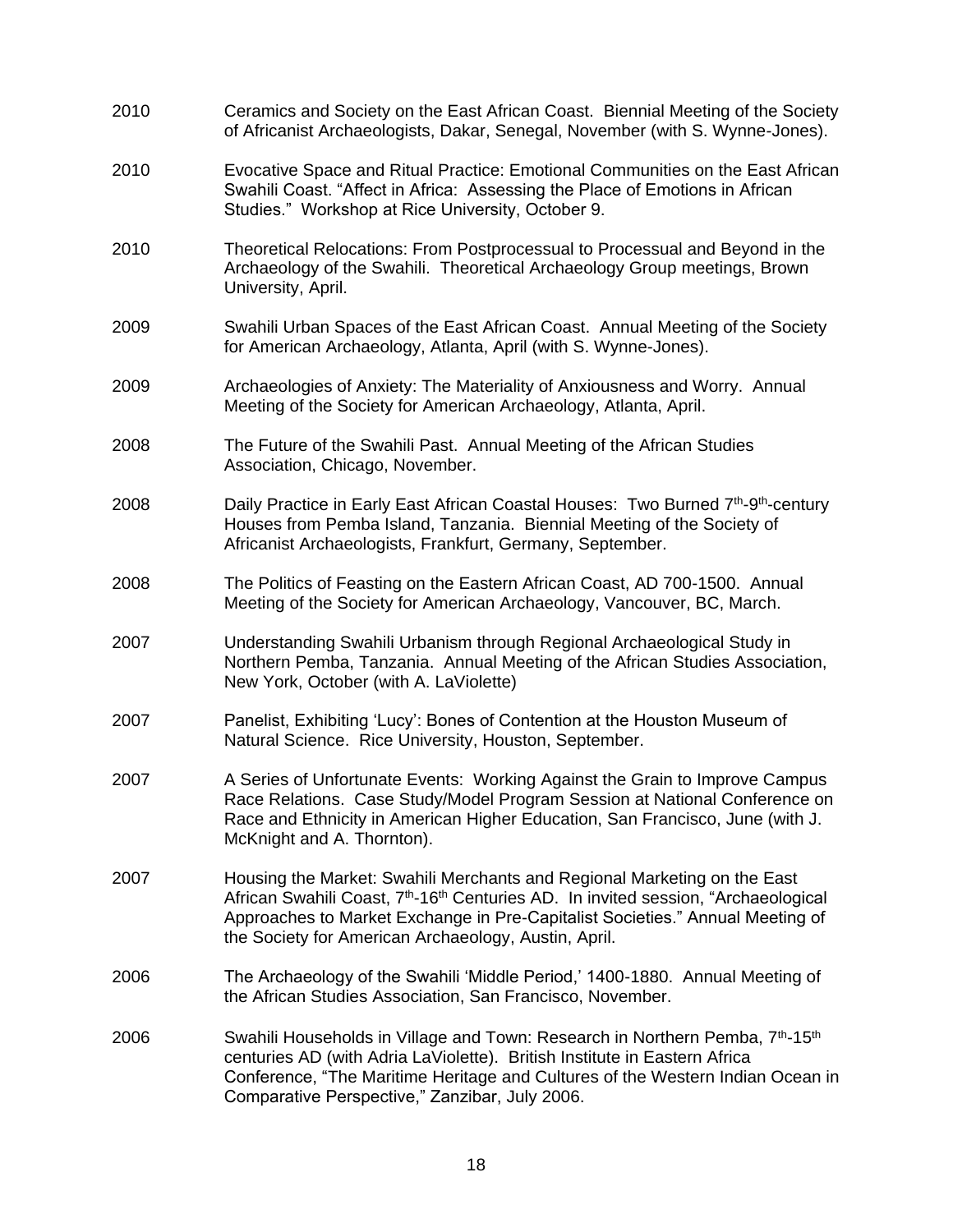2006 The Composition of Swahili Stonetowns. Annual Meeting of the Society for American Archaeology, San Juan, Puerto Rico, April. 2005 The Changing Power of Swahili Houses, AD 14th-19th Centuries (with Adria LaViolette). Visiting Scholar Conference, "The Durable House: Architecture, Ancestors and Origins," Center for Archaeological Investigations, Southern Illinois University, March. 2004 Pemba's Pivotal Century: Archaeological Perspectives on Demographic, Sociopolitical and Linguistic changes Before and After the  $11<sup>th</sup>$  century AD. Annual Meeting of the African Studies Association, New Orleans, November. 2004 Technologies of the Self in Elite Swahili Architecture, 1300-1900. 13th Triennial Symposium on African Art, Cambridge, MA, April. 2004 Doing Archaeology on the Swahili Coast: Eastern Africa and the Indian Ocean World, AD 800-1600. Invited lecture, Moravian College, Bethlehem, March. 2003 The Social Life of Imported Ceramics at Swahili Towns and Villages, AD 800- 1500. Lehigh University, December. 2003 Importing Commodities, Distributing Gifts, and Displaying Prestige: On the Multivocality of Imported Goods at Swahili Coast Settlements, AD 800-1500. Annual Meeting of the African Studies Association, Boston, November. 2002 Qualifying Village Complexity in Northern Pemba, Tanzania. Biennial Meeting of the Society of Africanist Archaeologists, Tucson, Arizona, May. 2002 Early Islam and the East African Coast. Invited lecture in "Islam in Africa," Department of Religious Studies, University of Virginia, Charlottesville, April. 2002 Town and Country in Early Swahili Society, AD 800-1500. Department of Anthropology, Western Michigan University, Kalamazoo, March. 2001 Surveying a Swahili System: Rethinking Site Discovery Methods for the East African Coast. Annual Meeting of the American Anthropological Association, Washington DC, December. 2000 It Takes a Village: Establishing the Countryside Perspective in Swahili Archaeology, 800-1600 AD. Biennial Meeting of the Society of Africanist Archaeologists, Cambridge, UK, July. 2000 Arkiologia na Mambo Mapya kuhusu Historia ya Kaskazini ya Pemba (Archaeology and New Information about the History of Northern Pemba). Public Lectures, Wete, Pemba Island and Zanzibar Town, Tanzania, May. 2000 The New Archaeology of Pemba. Department of History Seminar Series, University of Dar es Salaam, Dar es Salaam, Tanzania, May. 1998 The Sultan of Kilwa's "Rebellious Conduct": Understanding the Background to Kilwa's Initial Contact with the Portuguese in AD 1500. Biennial Meeting of the Society of Africanist Archaeologists, Syracuse, New York, May.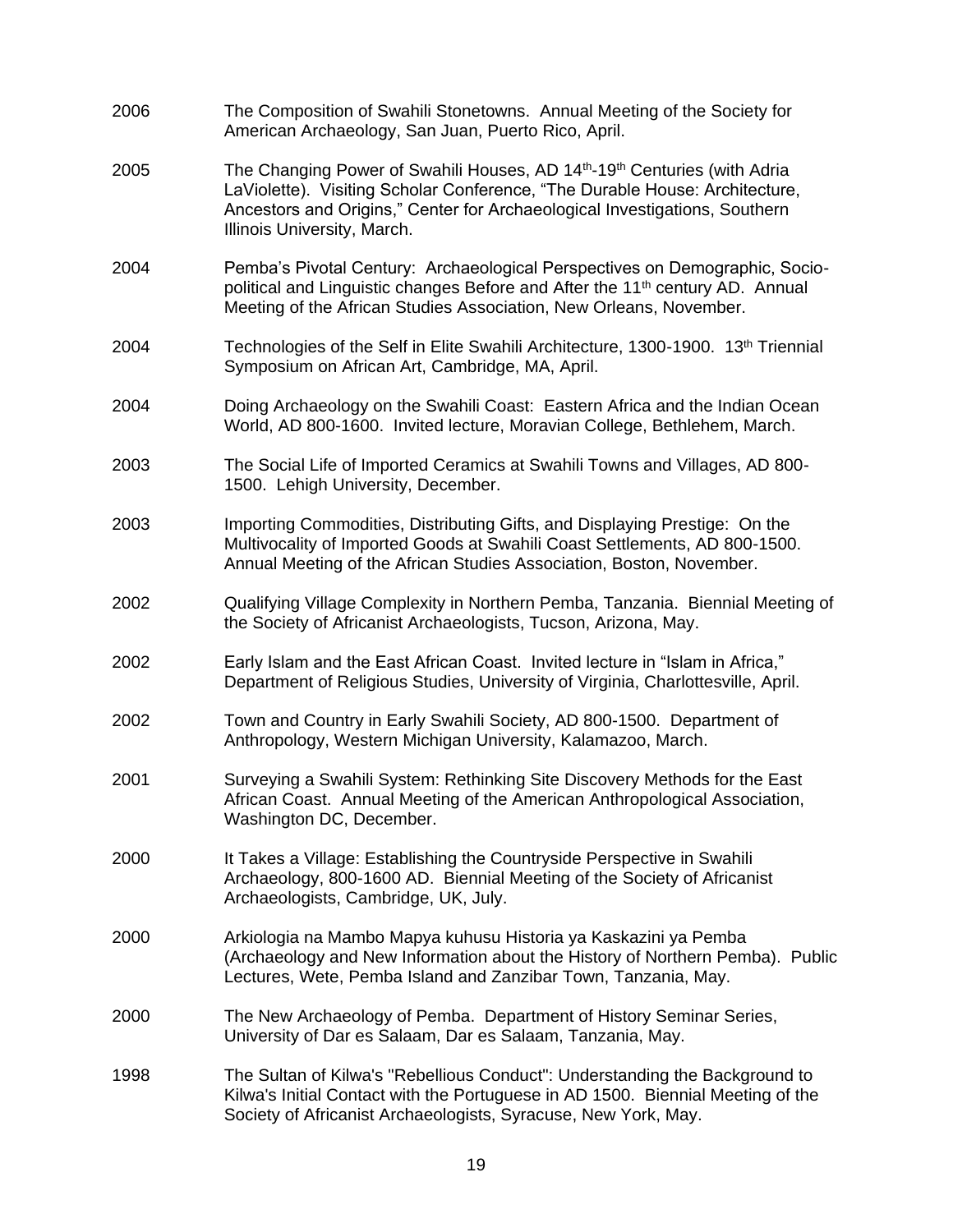# **FIELD RESEARCH**

| 2018       | Co-director, Archaeological research in southwestern Zambia, excavations at<br>Miyoba, July-Aug.                                                                    |
|------------|---------------------------------------------------------------------------------------------------------------------------------------------------------------------|
| 2018       | Director, Archaeological research at the Levi Jordan Plantation, Brazoria, Texas.<br>Jan-Feb.                                                                       |
| 2009-16    | Director, Songo Mnara Urban Landscape Project / Rice Archaeological Field<br>School, Songo Mnara, Tanzania, June-July 2009, 2011, 2013, 2016                        |
| 2015-16    | Director, Archaeological research at Camp Logan, Houston, Texas. Jan-Feb.                                                                                           |
| 2014       | Co-director, Archaeological research in southwestern Zambia, excavations at<br>Basanga, June-July.                                                                  |
| 2009-2014  | Director, Archaeological research in Freedman's Town, in association with the<br>Rutherford B. H. Yates Museum and CARI. January-February.                          |
| 2008-11    | Co-director, Coastal Ceramics Project, Kenya/Tanzania July 2008; Bergen,<br>Norway, October 2009; Tanzania July 2010; Uppsala, Sweden, March 2011.                  |
| 2002-06    | Co-director, Pemba Archaeological Project, Pemba Island, Tanzania, June-<br>August                                                                                  |
| 2003       | Field School Instructor, Pine Lake Archaeological Field School, Late Archaic<br>settlement, Hartwick College/SUNY-Oneonta, June                                     |
| 2001       | Survey Director, archaeological survey, Buhera Region, Zimbabwe, October-<br>November                                                                               |
| 1999-00    | Director, survey and excavations on Pemba Island, Tanzania, research for Ph.D.<br>dissertation, July-May                                                            |
| 1999       | Site Supervisor, excavations at Kagumbudzi Ruin, Buhera Region, Zimbabwe,<br>October                                                                                |
| 1997, 1998 | Assistant Director, excavations and survey at Pujini and Chwaka, 8 <sup>th</sup> -18 <sup>th</sup> -century<br>Swahili sites on Pemba Island, Tanzania, June-August |
| 1995       | Site Supervisor, excavations at the Foster Homesite, a 19 <sup>th</sup> -century house within<br>a free-black community, Charlottesville, Virginia, July-August     |
| 1995       | Site Supervisor, excavations at Utopia, a 17 <sup>th</sup> - to 18 <sup>th</sup> -century field-slave quarter<br>site, Williamsburg, Virginia, March-July           |
| 1994-95    | Field Director, cultural resource management surveys, Lone Mountain<br>Archaeological Services, southeast New Mexico, December-February                             |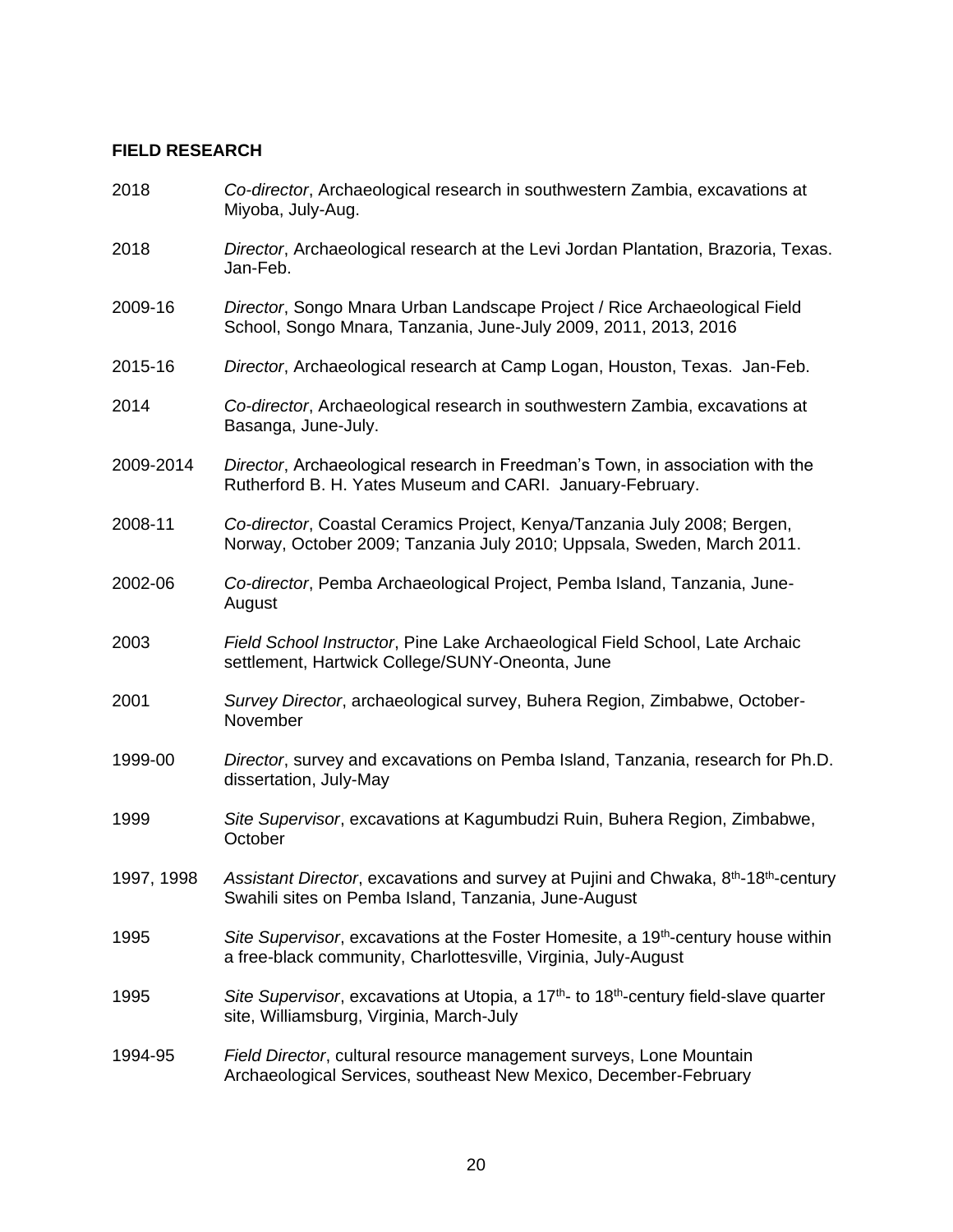| 1994    | Field Archaeologist, survey and excavations for Lincoln National Forest and the<br>Mescalero Apache Indian Reservation, southeast New Mexico, April-December |
|---------|--------------------------------------------------------------------------------------------------------------------------------------------------------------|
| 1993-94 | Field Archaeologist, survey and excavations, James River Institute of<br>Archaeology, Tidewater area surrounding Williamsburg, Virginia, October-April       |
| 1993    | Site Supervisor, excavations at Pujini, a 15 <sup>th</sup> -16 <sup>th</sup> -century Swahili site, Pemba<br>Island, Tanzania, June-August                   |
| 1992    | Field Archaeologist, survey, Stanislaus National Forest, northern California,<br>August-November                                                             |

# **COURSES TAUGHT**

### **Rice University**

Introduction to Archaeology (ANTH 205) Landscape Archaeology (ANTH 355/555) Heritage Management (ANTH 456/666) African Prehistory (ANTH 312) Early Civilizations (ANTH 363/563) Archaeological Field Techniques (ANTH 362/562) African Archaeology Field Techniques (ANTH 366) Archaeological Laboratory Techniques (ANTH 370) Advanced Archaeological Theory (ANTH 460) Writing Archaeology (FWIS 140)

# **Lehigh University and other institutions**

Introduction to Anthropology (ANTH 105) Introduction to Cultural Anthropology (ANTH 113) Introduction to Africana Studies (AAS 3) Peoples and Cultures of Africa (ANTH 198) Cannibalism: Bodies of Thought (ANTH 398/AMSTUD 398/HUM 371) Environment and Culture (ANTH 121) Africans in the New World (ANTH 197) African and African-American Art and Religion (AAS/REL/ART 196)

# **GRADUATE COMMITTEE MEMBERSHIPS**

# **Rice University**

Maggie Katongo, Ph.D. student, Anthropology (Chair) Jade Tonos, Ph.D. candidate, Biosciences Juan Carlos Diaz, Ph.D. 2018, Ecology and Evolutionary Biology Akua Campbell, Ph.D. 2017, Linguistics Babatunde Abidemi Babalola, Ph.D. 2016, Anthropology Brian Clark, Ph.D. 2016, Anthropology Mamadou Cisse, Ph.D. 2011, Anthropology Michelle Morrison, Ph.D. 2011, Linguistics Erik Behr, Ph.D. 2011, Shepherd School of Music Tsholofelo Dichaba, M.A. 2009, Anthropology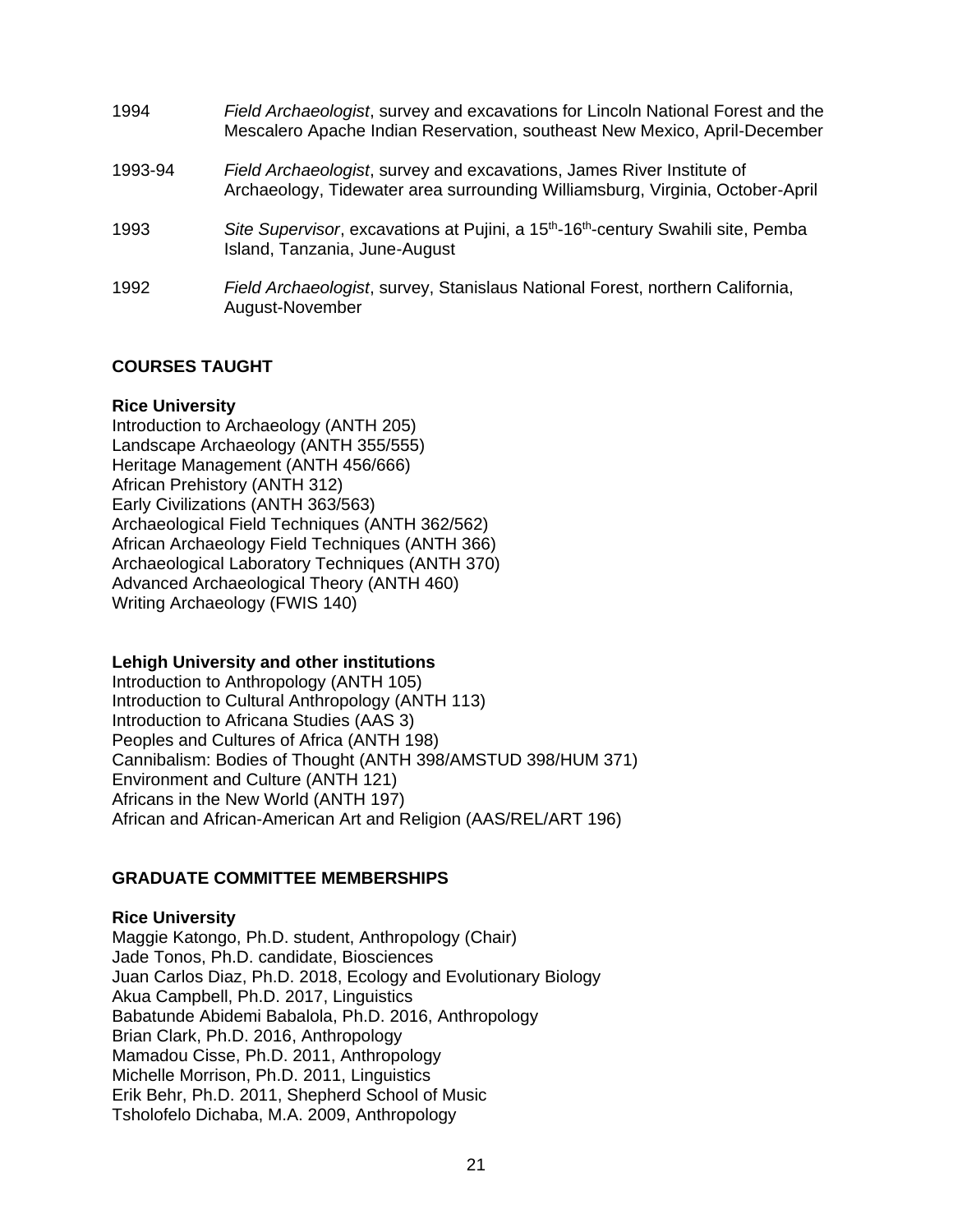# **EXTERNAL EXAMINER**

Robert Tendai Nyamushosho, 2020, Ph.D., Archaeology, University of Cape Town Tawanda Mukwende, 2016, Ph.D., Archaeology, University of Cape Town

# **UNDERGRADUATE RESEARCH AND HONORS THESES**

- Joe Merchant, 2020, *Tracing Trade in the African Central Frontier: A Socioeconomic Analysis of a Glass Bead Assemblage from a Zambian Mound Site*
- Victoria Miller, 2020, *A New Way of Understanding Iron-age Mound Sites in Zambia: Exploring Biogeochemical Analysis of Archaeological Charcoal*
- Kristen Hickey, 2020, *Foodways Beyond the Yard: A Zooarchaeological Analysis of Nineteenth-Century African American Provisioning Strategies at Levi Jordan Plantation*
- Emma Satterfield, 2019, *Regulation, Resistance, and Community Consensus:The Archaeology of Public Space at Amache, a World War II Japanese-American Internment Camp*
- Paige DeVos, 2019, *Diet and Mobility in a West African Urban System: An Investigation of Stable Carbon, Oxygen and Strontium Isotopes from Human Tooth Enamel, c. 200 BCE-1400 CE*
- Aryn Neurock, 2015, *Aragonite Bead Production at Songo Mnara*
- Joyce Jones, 2015, *Hungry for Power: A Comparative Analysis of Meat Consumption Patterns in the Petexbatun Region*
- Grace Apfeld, SSURE Grant Recipient, 2013, *Access Analysis of Domestic Buildings at Songo Mnara, a 14th-16th-century East African Urban Center*
- Stephanie Stutts, 2013, *Potential Archaic Hearth Features and Areas of Activity at the Debra L. Friedkin Site, Central Texas*
- Courtney Ng, 2011, *An Analysis of Glass Artifacts at New Philadelphia, Illinois* Kylie Klein, 2011, *Analysis of Swahili Burials: Locales, Materials and Bones*

# **PROFESSIONAL ACTIVITIES**

# **Grant Proposal / Manuscript Reviewer for:**

*Grants***:** National Science Foundation (USA), National Geographic Society (USA), National Research Foundation (South Africa), Social Science and Humanities Research Council of Canada

*Academic Presses*: Cambridge University Press; Indiana University Press; Oxford University Press; Springer; Thames and Hudson; Routledge

*Journals*: Advances in Archaeological Practice; American Anthropologist; African Archaeological Review; African Geographical Review; Afriques; American Antiquity; Antiquity; Archaeological Dialogues; Azania: Archaeological Research in Africa; Catena; Cambridge Archaeological Journal; Comparative Studies of South Asia, Africa and the Middle East; International Journal of African Historical Studies; Journal of African Archaeology; Journal of Anthropological Archaeology; Journal of Archaeological Method and Theory; Journal of Archaeological Science: Reports; Journal of Field Archaeology; Journal of Heritage and Community Archaeology; Journal of Island and Coastal Archaeology; Journal of the Royal Anthropological Institute; Journal of Social Archaeology; Quaternary International; Urban Studies; World Archaeology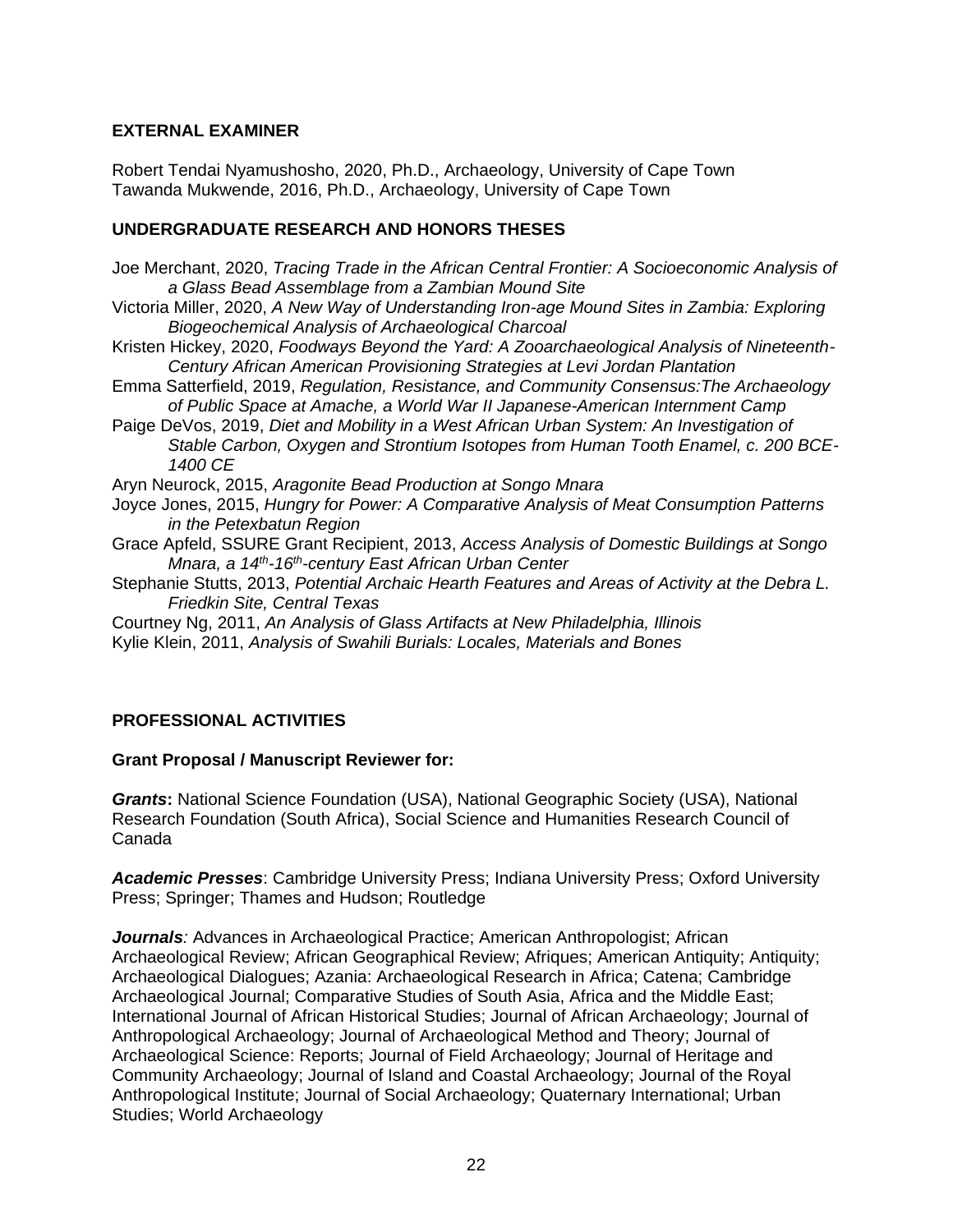# **Editorial Boards, Executive Boards, Committees, Panelist**

|           | 2020-present Editorial Advisory Board member, Studies in the African Past<br>2018-2020 NSF Review Panelist, Washington DC<br>2017-present Area Editor, Encyclopedia of Ancient History |
|-----------|----------------------------------------------------------------------------------------------------------------------------------------------------------------------------------------|
|           | 2017-present Editorial Board Member, Journal of Community Archaeology and Heritage                                                                                                     |
|           | 2012-present Editorial Board Member, SpringerBriefs in Archaeology: Contributions from Africa<br>(book series)                                                                         |
|           | 2008-present Editorial Board Member, African Archaeological Review                                                                                                                     |
| 2008-2015 | Advisory Board Member, Community Archaeology Research Institute, Inc.,<br>Houston, Texas                                                                                               |
| 2012-2013 | Coordinator, Digital Visualization of Historic Cities Workshop, Humanities<br><b>Research Center, Rice University</b>                                                                  |
| 2004-2012 | <b>Treasurer, Society of Africanist Archaeologists</b>                                                                                                                                 |
| 2008-2010 | Committee Member, Archaeological Committee, Houston Archaeological and<br><b>Historical Commission</b>                                                                                 |
| 2008-2010 | <i>Executive Board member, Houston Chapter of the Archaeological Institute of</i><br>America                                                                                           |

### **Rice University Service**

2020-present *Chair*, Department of Anthropology

2019-present Center for African and African American Studies Steering Committee

2019-present Graduate Liberal Studies Faculty Steering Committee

- 2018-present *Chair*, Committee on Undergraduate Curriculum
- 2017-present Museums and Cultural Heritage Program Steering Committee
- 2018-2020 *Director of Undergraduate Studies*, Anthropology
- 2016-2018 *Speaker*, Faculty Senate
- 2015-16 QEP Planning Committee
- 2015-2016 *Convener for Appeals and Grievances*, Rice University Faculty Senate
- 2015-2017 *Faculty advisor*, Rice MS 150 Team
- 2014-present Digital Education Advisory Committee
- 2014-2015 Quality Education Task Force
- 2013-2016 *Committee member*, Teaching Committee, Rice University
- 2013-present *Senator for Social Sciences*, Faculty Senate
- 2013-2017 *Faculty advisor*, PAIR, Partnership for the Advancement & Immersion of **Refugees**
- 2013-2014 *Faculty Senate Liaison*, Council on Diversity and Inclusion
- 2012-2013 *Committee member*, Committee on the Library, Rice University
- 2011-13, 15-16 Member, Dean's Faculty Advisory Board, Social Sciences, Rice University
- 2010-present *Undergraduate Advisor/Steering Committee Member*, African Studies Program, Rice University
- 2010-2016 *Head Marshal*, Marshals Commencement Committee, Rice University
- 2009-present *Divisional Advisor*, Weiss College, Rice University
- 2008-present *Undergraduate Major Advisor*, Archaeology Program, Rice University
- 2008-present *College Associate,* Weiss College, Rice University
- 2008-2012 *Committee member*, Benefits Committee, Rice University
- 2008-2010 *Marshal*, Marshals Commencement Committee, Rice University

# **PROFESSIONAL MEMBERSHIPS**

African Studies Association